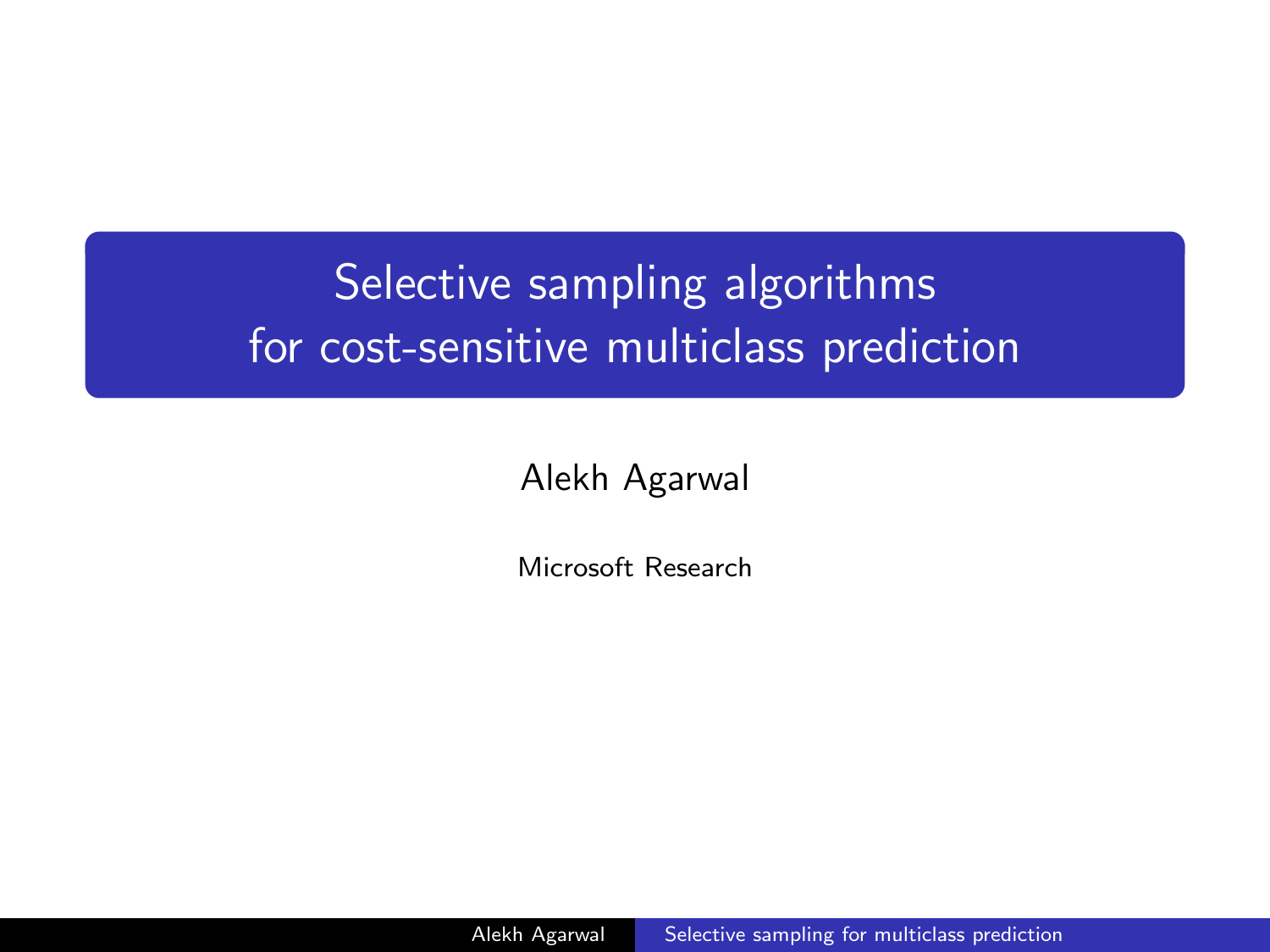# Why active learning?

• Standard setting - receive randomly sampled examples



Alekh Agarwal [Selective sampling for multiclass prediction](#page-0-0)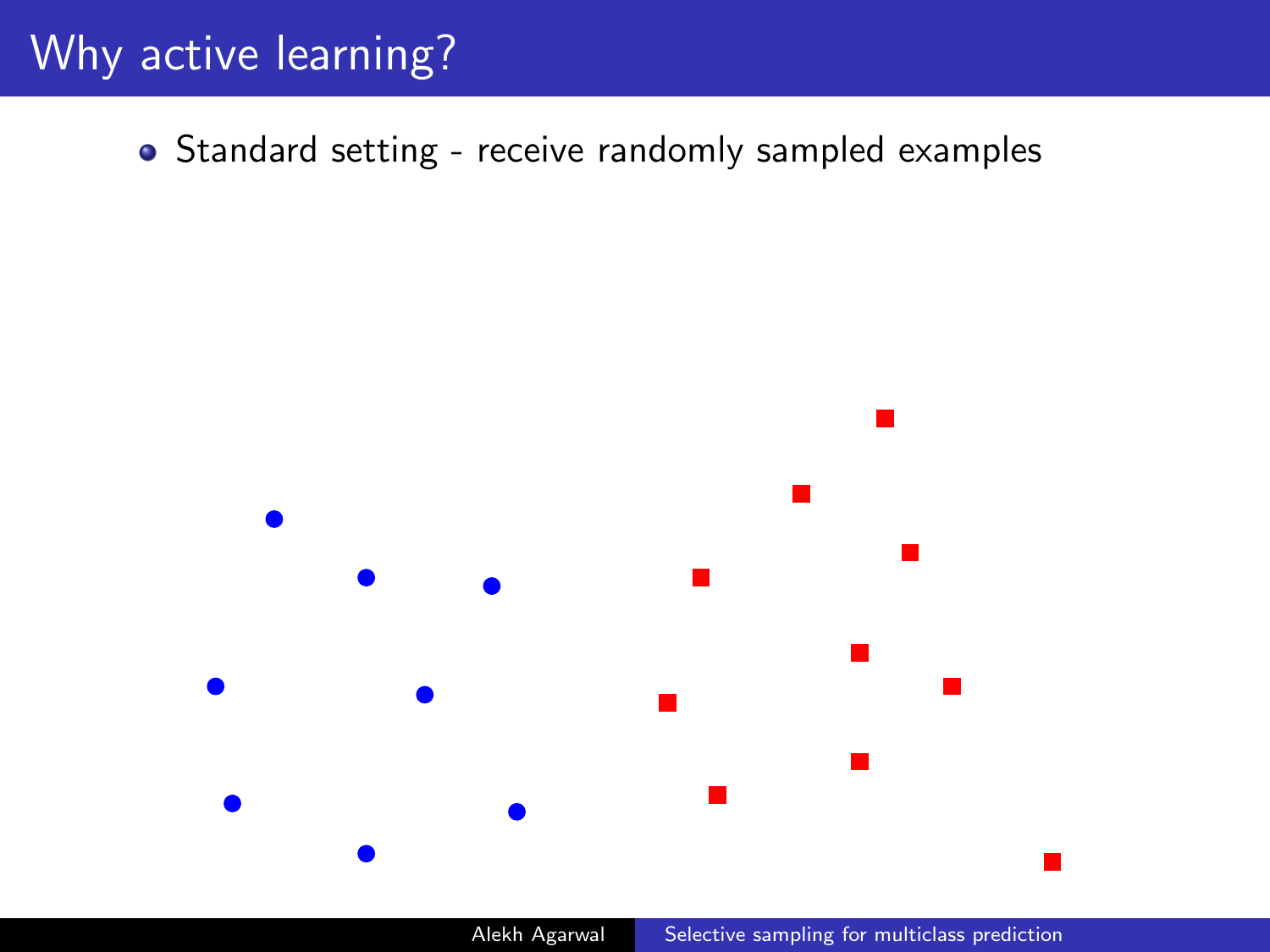# Why active learning?

- Standard setting receive randomly sampled examples
- Not all data points are equally informative!

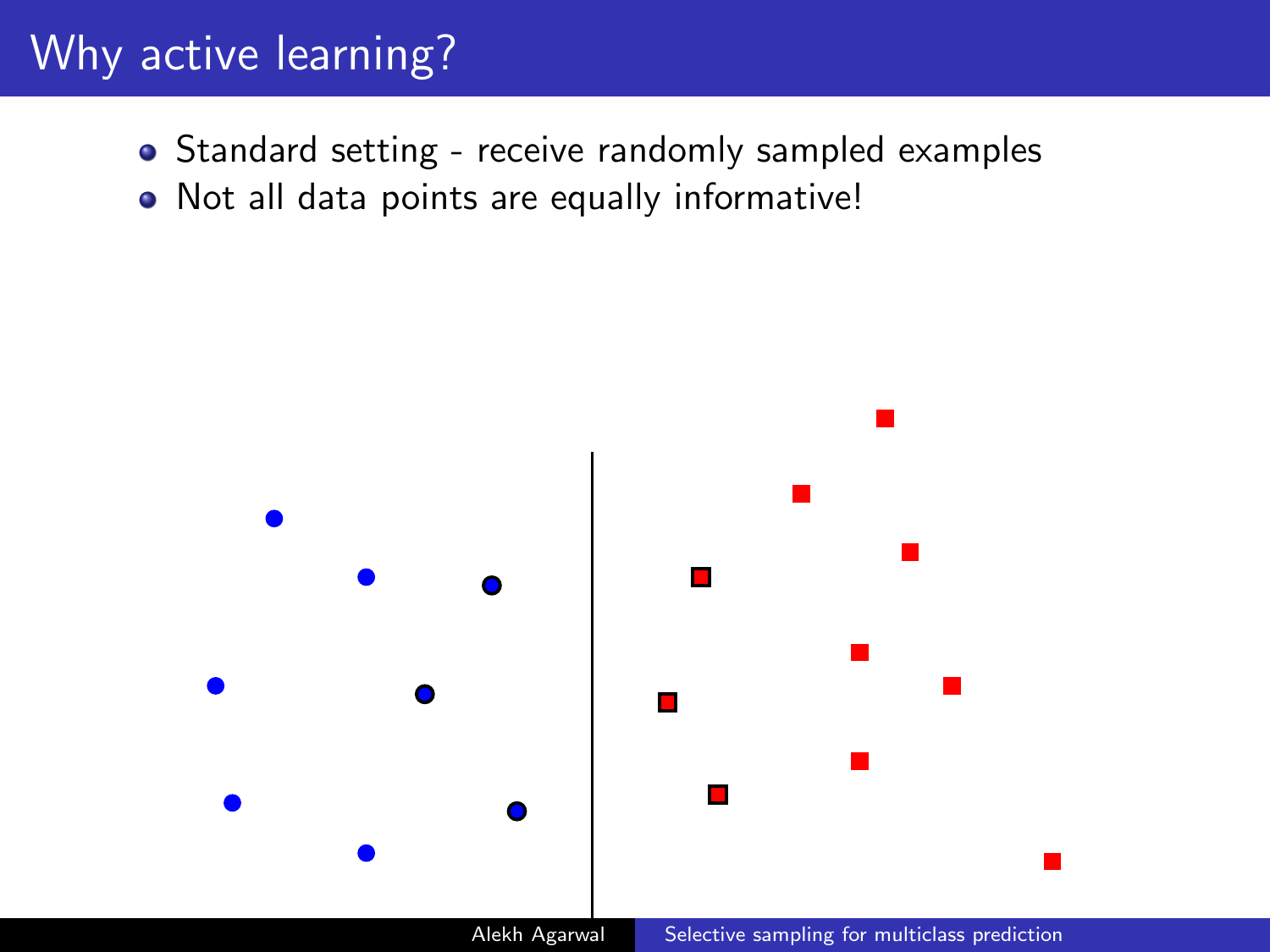# Why active learning?

- Standard setting receive randomly sampled examples
- Not all data points are equally informative!
- Labelled data points are expensive, unlabelled cheap
	- . Object recognition images need human labelling
	- Protein interaction prediction lab test for each protein pair
	- Web ranking human editors to label relevant pages

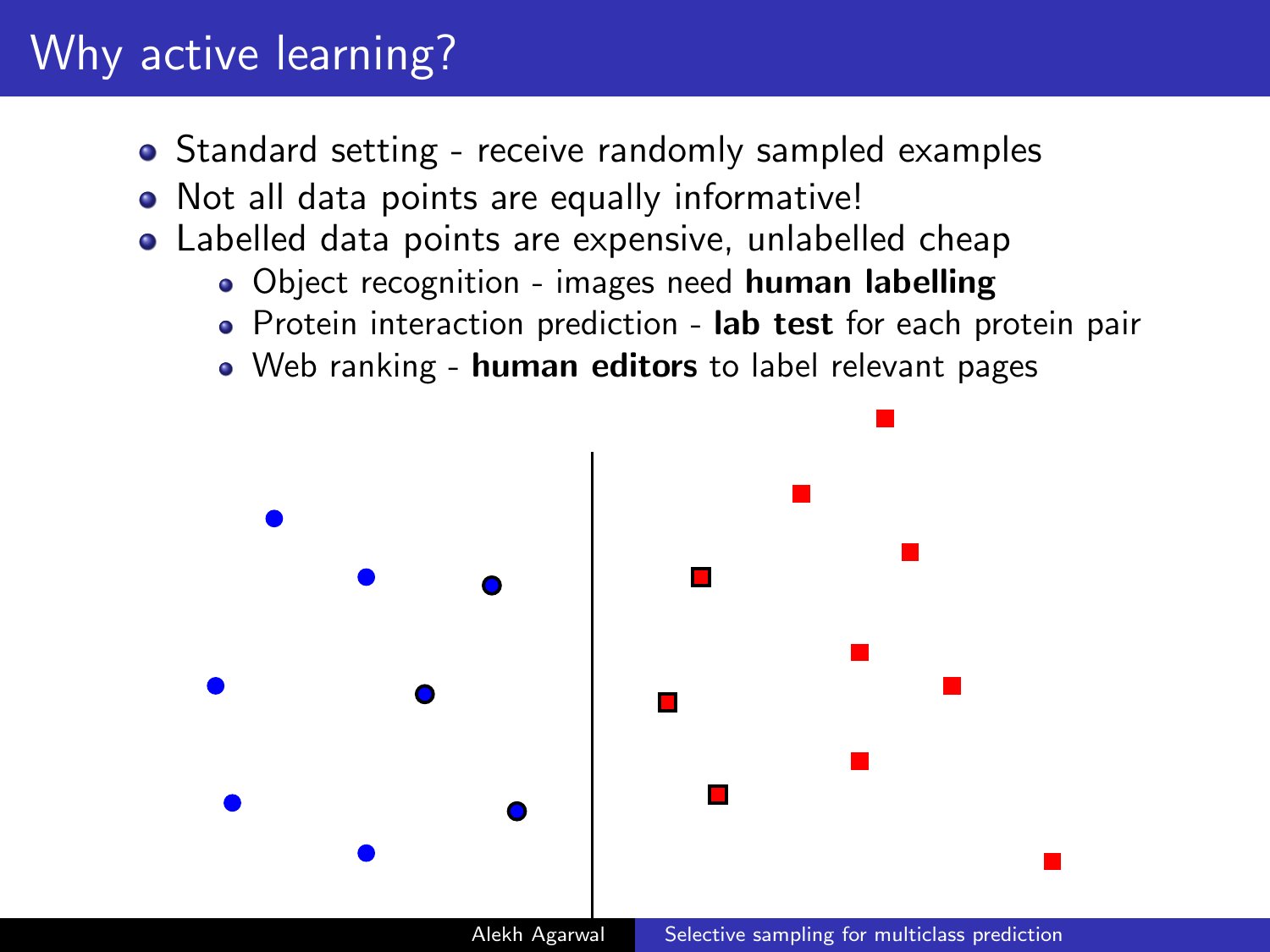• Sequentially query points with label uncertainty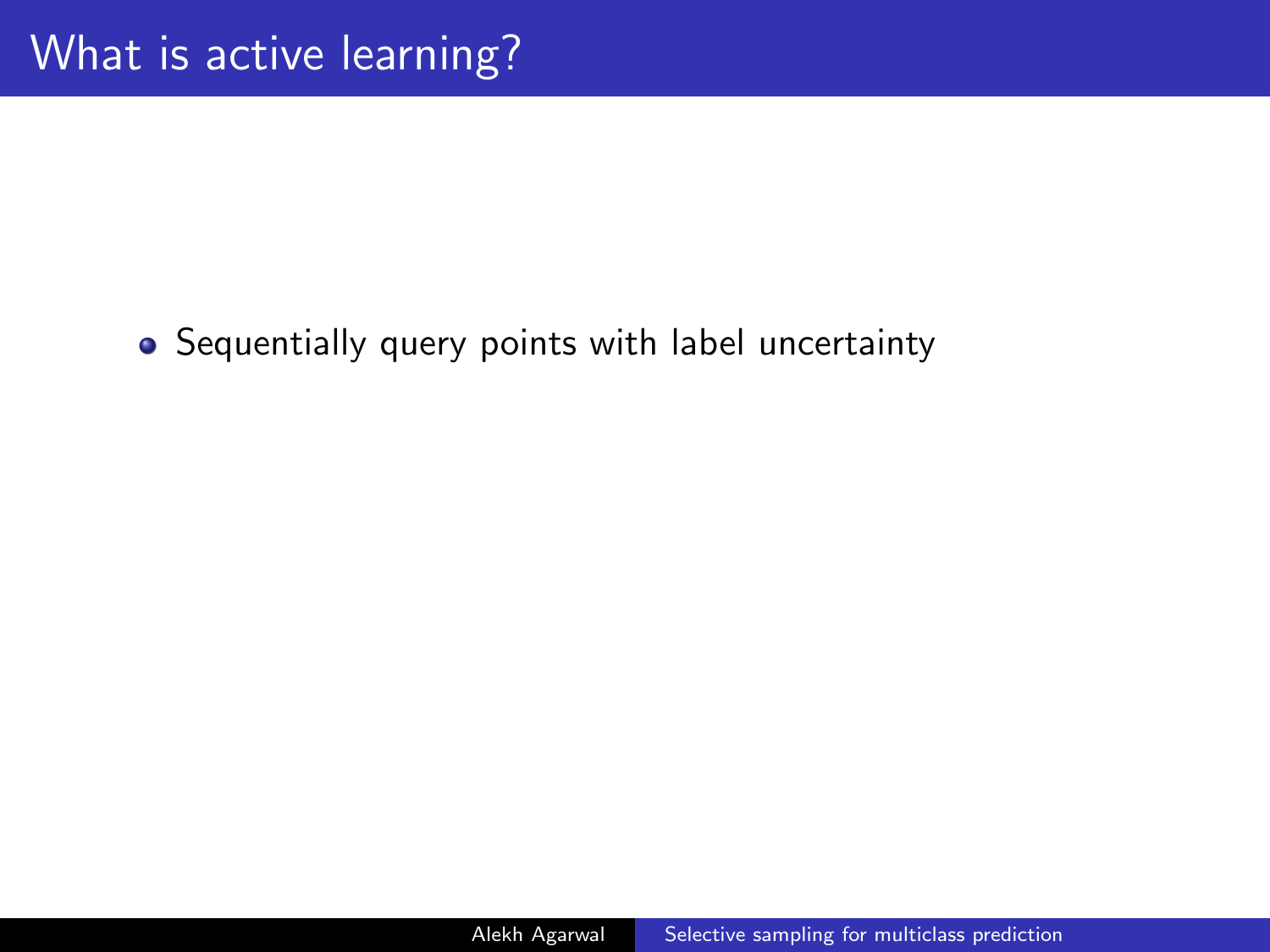### • Sequentially query points with label uncertainty

• Like random search vs. binary search

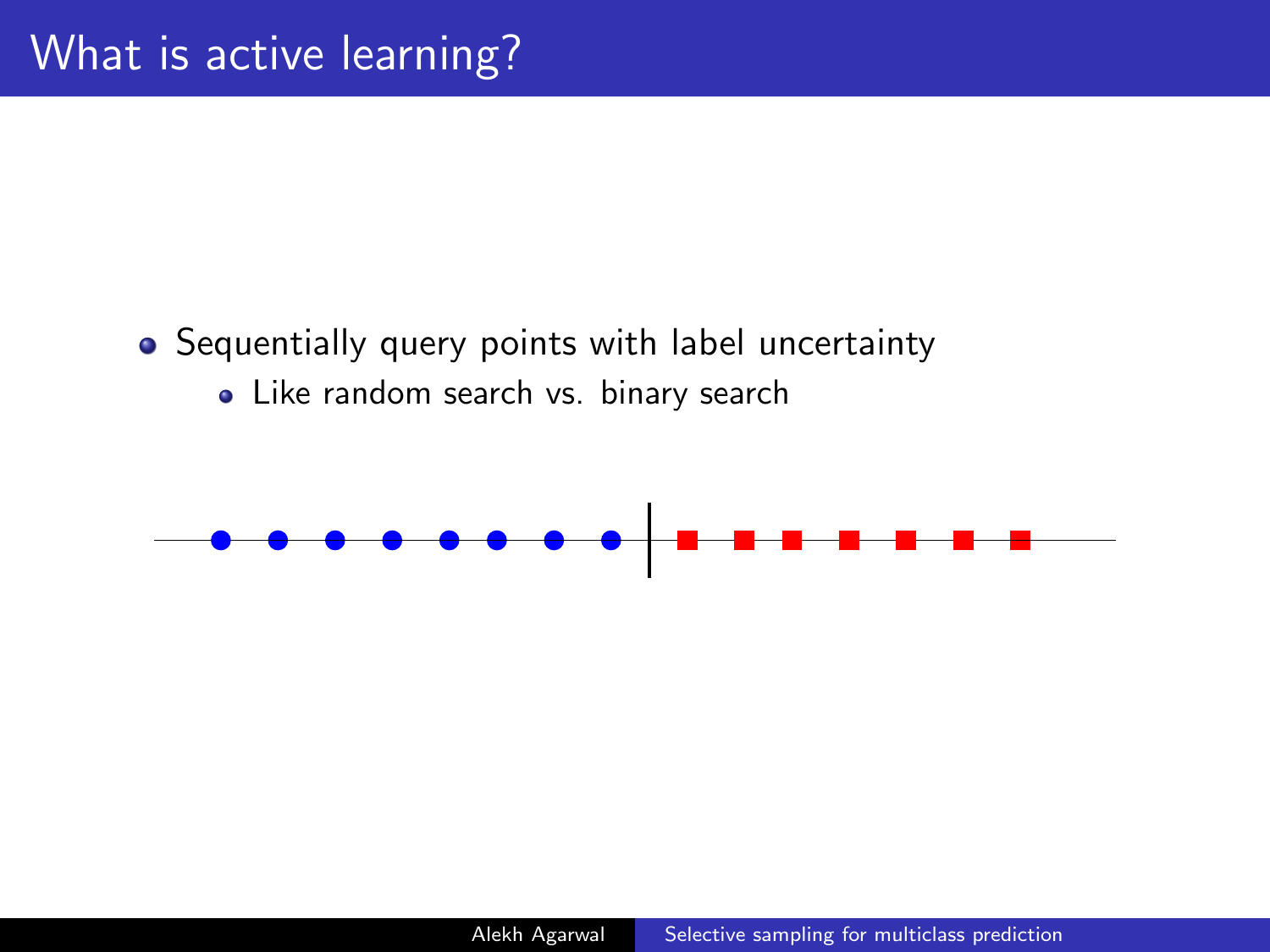### • Sequentially query points with label uncertainty

- Like random search vs. binary search
- Example: sampling near decision boundary for linear separators

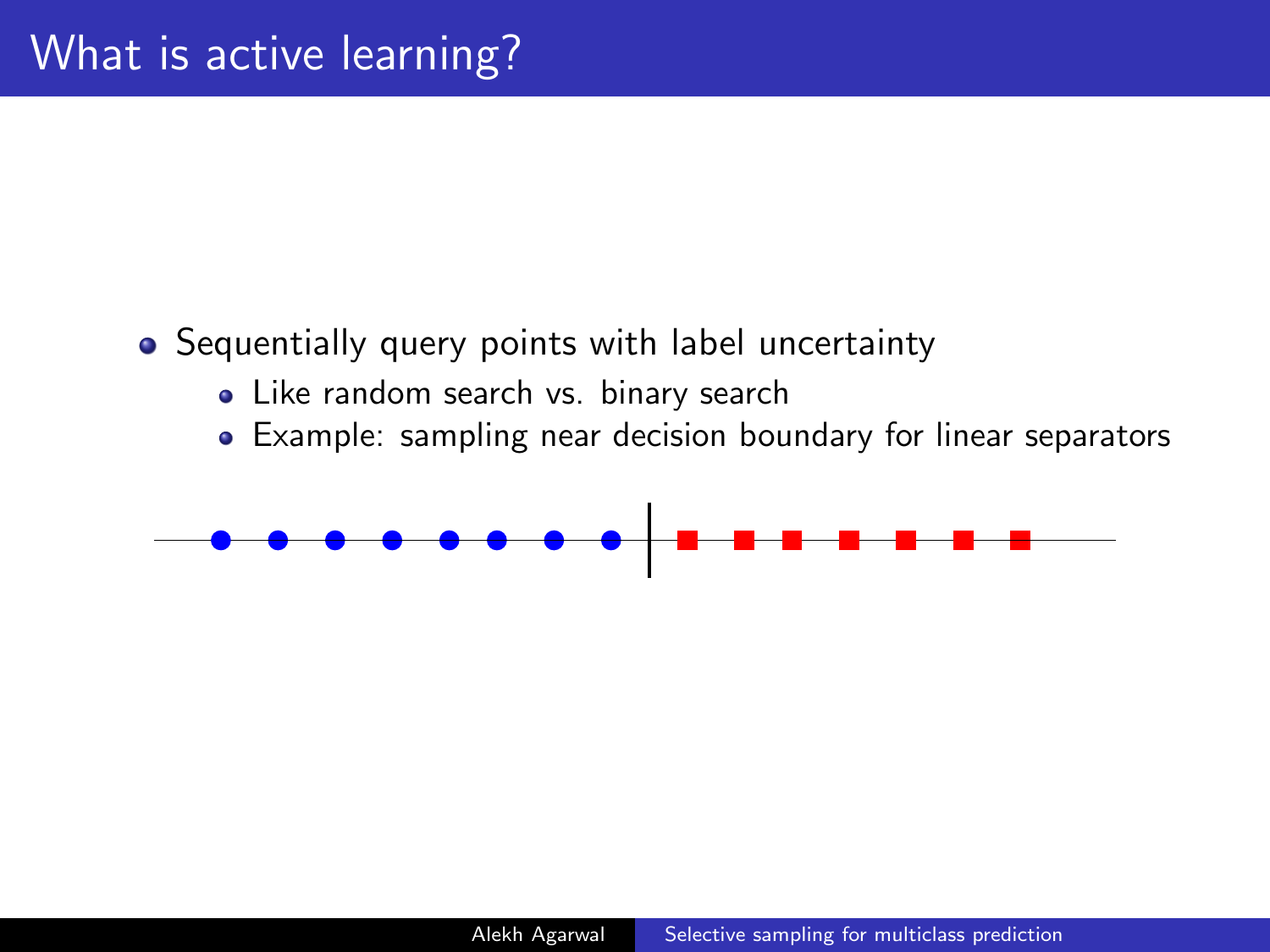

Filter examples online, querying only a subset of labels. Examples not revisited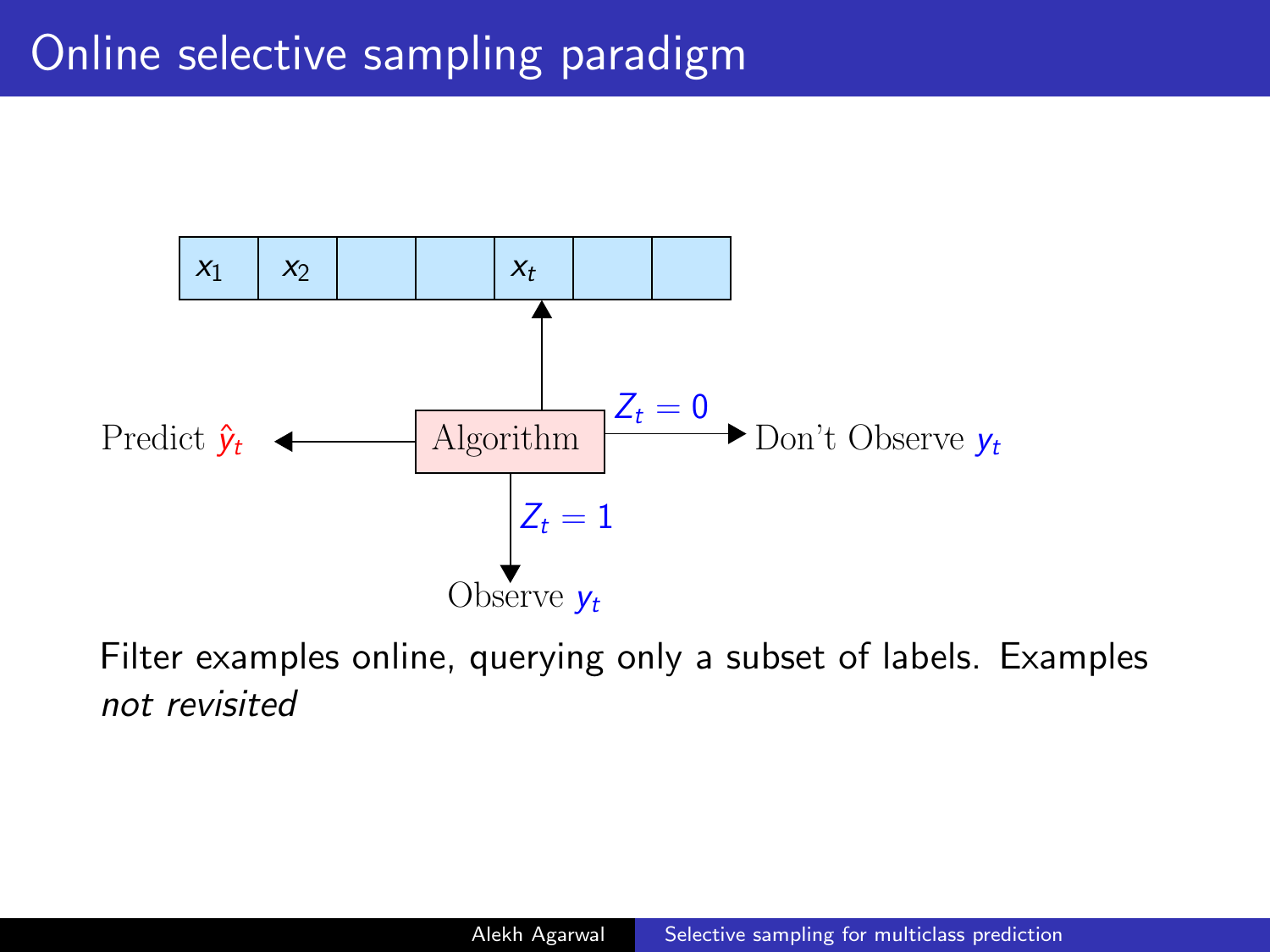- Bulk of work in the binary setting
- Agnostic active learning
	- Atlas, Balcan, Beygelzimer, Cohn, Dasgupta, Hanneke, Hsu, Ladner, Langford, ...
- Linear selective sampling: Cesa-Bianchi, Gentile and co-authors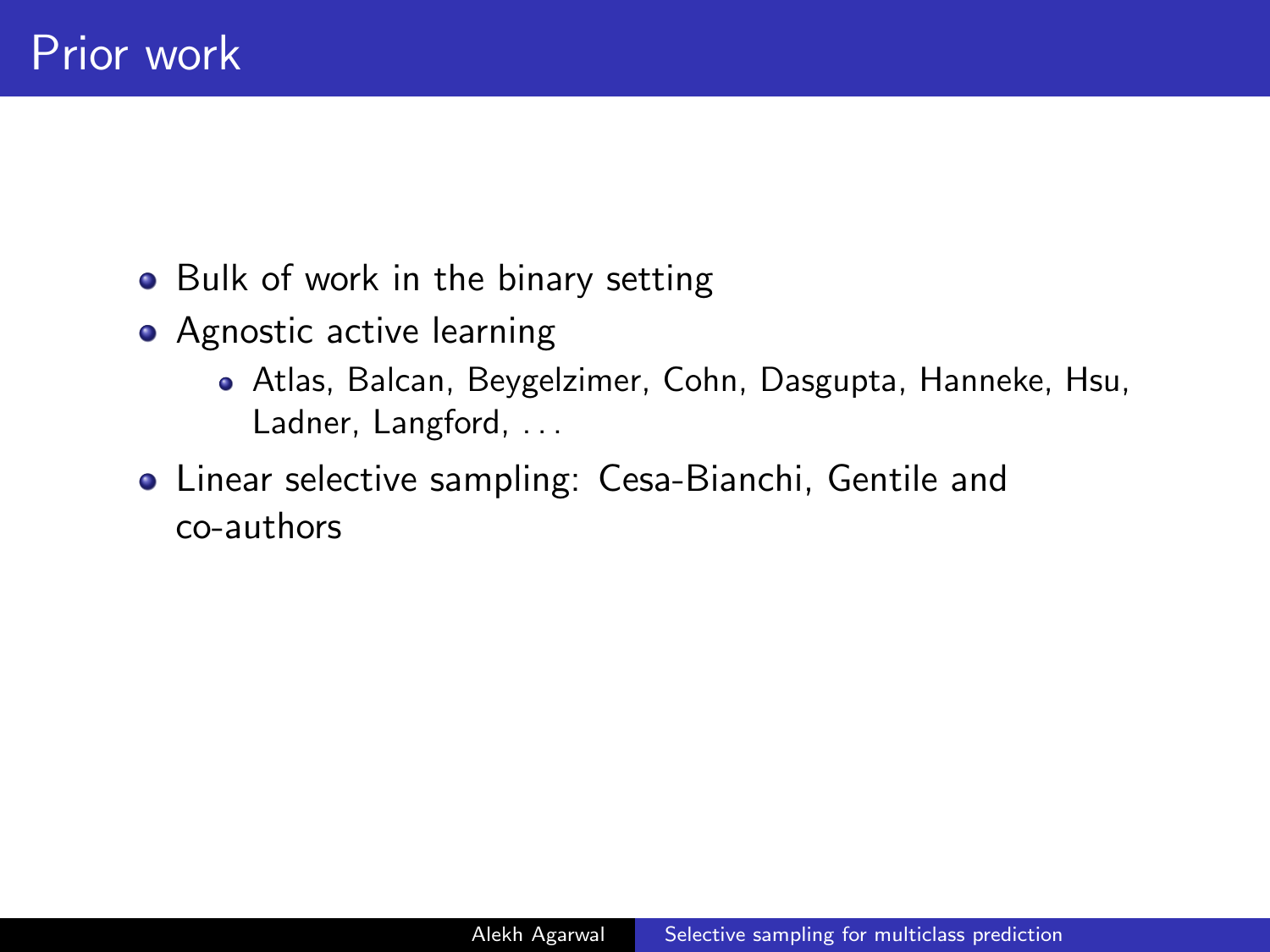- Bulk of work in the binary setting
- Agnostic active learning
	- Atlas, Balcan, Beygelzimer, Cohn, Dasgupta, Hanneke, Hsu, Ladner, Langford, ...
- Linear selective sampling: Cesa-Bianchi, Gentile and co-authors
- Empirical work in the multiclass setting: Jain and Kapoor (2009), Joshi et al. (2012), . . .
- Relatively little theoretical work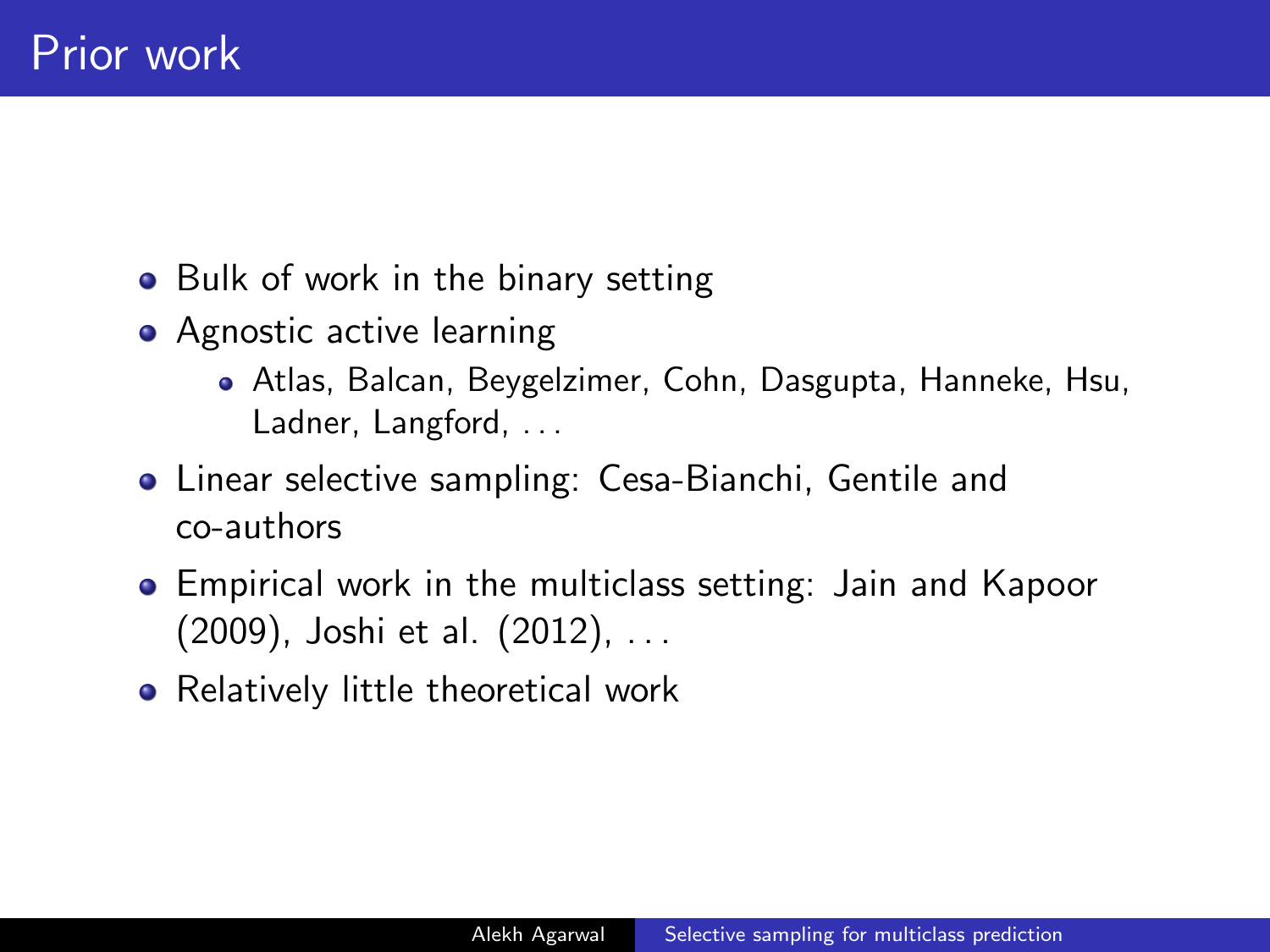- Efficient algorithm in a multiclass GLM setting
- Analysis of regret and label complexity
- Sharp rates under Tsybakov-type noise condition
- Regret ranges between  $O(1/\sqrt{2})$ √  $(\overline{N_{\mathcal{T}}})$  (noisy) to  $O(\exp(-c_0 N_{\mathcal{T}}))$ (hard-margin)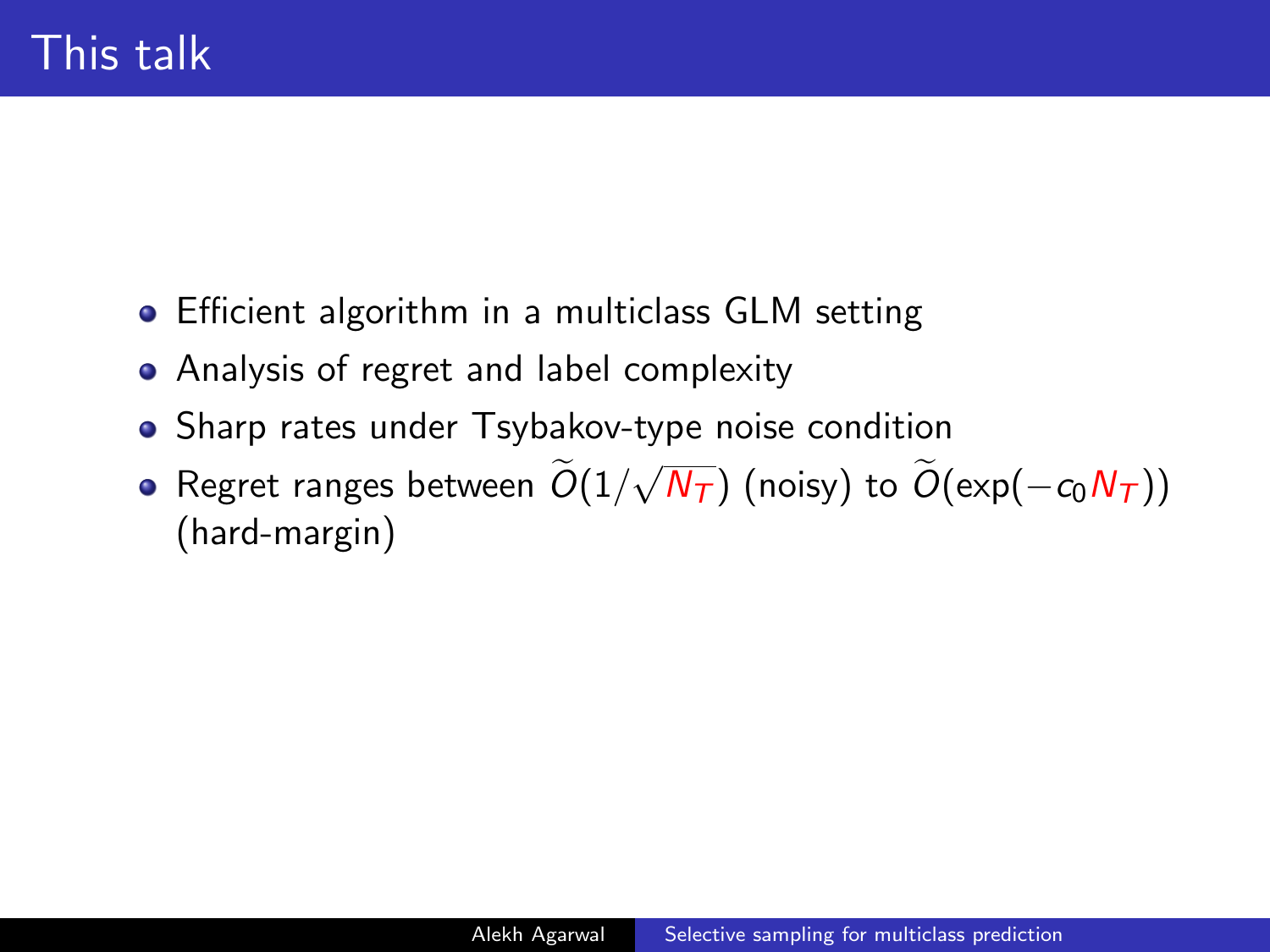- Efficient algorithm in a multiclass GLM setting
- Analysis of regret and label complexity
- Sharp rates under Tsybakov-type noise condition
- Regret ranges between  $O(1/\sqrt{2})$ √  $(\overline{N_{\mathcal{T}}})$  (noisy) to  $O(\exp(-c_0 N_{\mathcal{T}}))$ (hard-margin)
- Safety guarantee under model mismatch
- Numerical simulations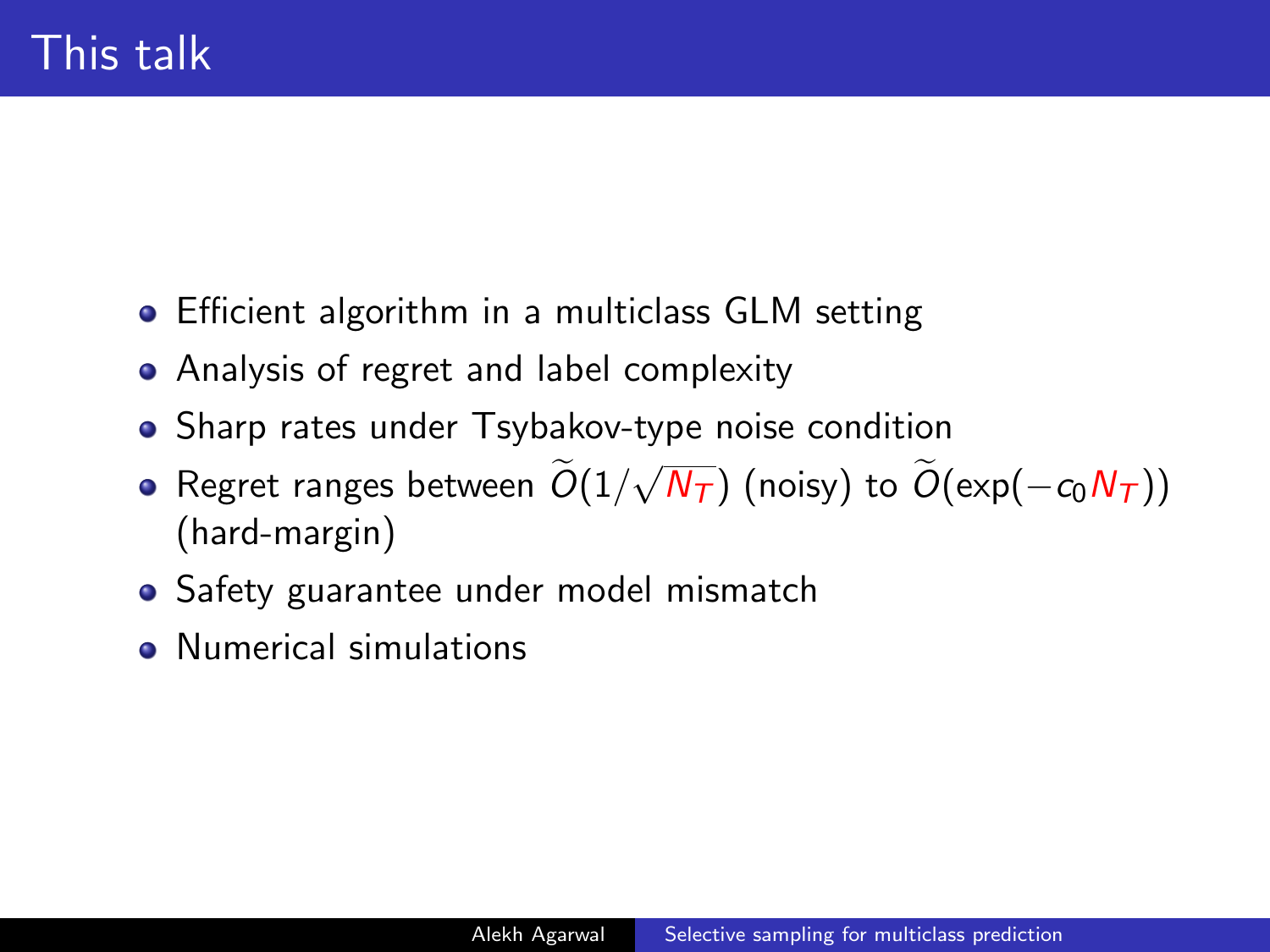- $\mathsf{x} \in \mathbb{R}^{d}$ ,  $\mathsf{y} \in \{1, 2, \ldots, \mathsf{K}\}$
- Only one label per example

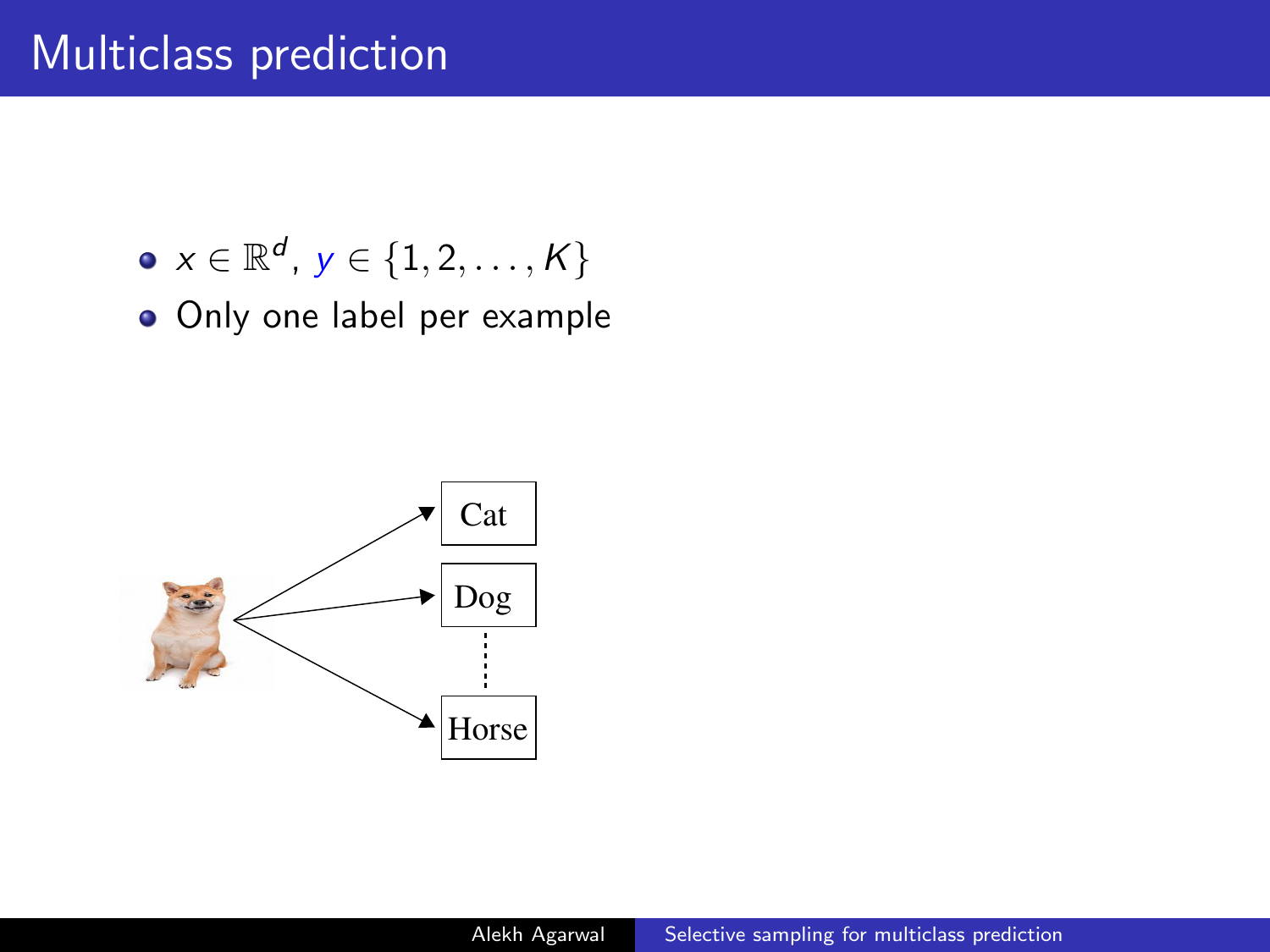- $\mathsf{x} \in \mathbb{R}^{d}$ ,  $\mathsf{y} \in \{1, 2, \ldots, \mathsf{K}\}$
- Only one label per example
- Cost matrix  $C \in \mathbb{R}^{K \times K}$
- Penalty  $C_{ii}$  for predicting label *j* when true label is *i*



| -Cai |       | Cat | Dog | Horse |
|------|-------|-----|-----|-------|
| Dog  | Cat   |     |     | 10    |
|      | Dog   |     |     | 10    |
| . .  | Horse | 10  | 10  |       |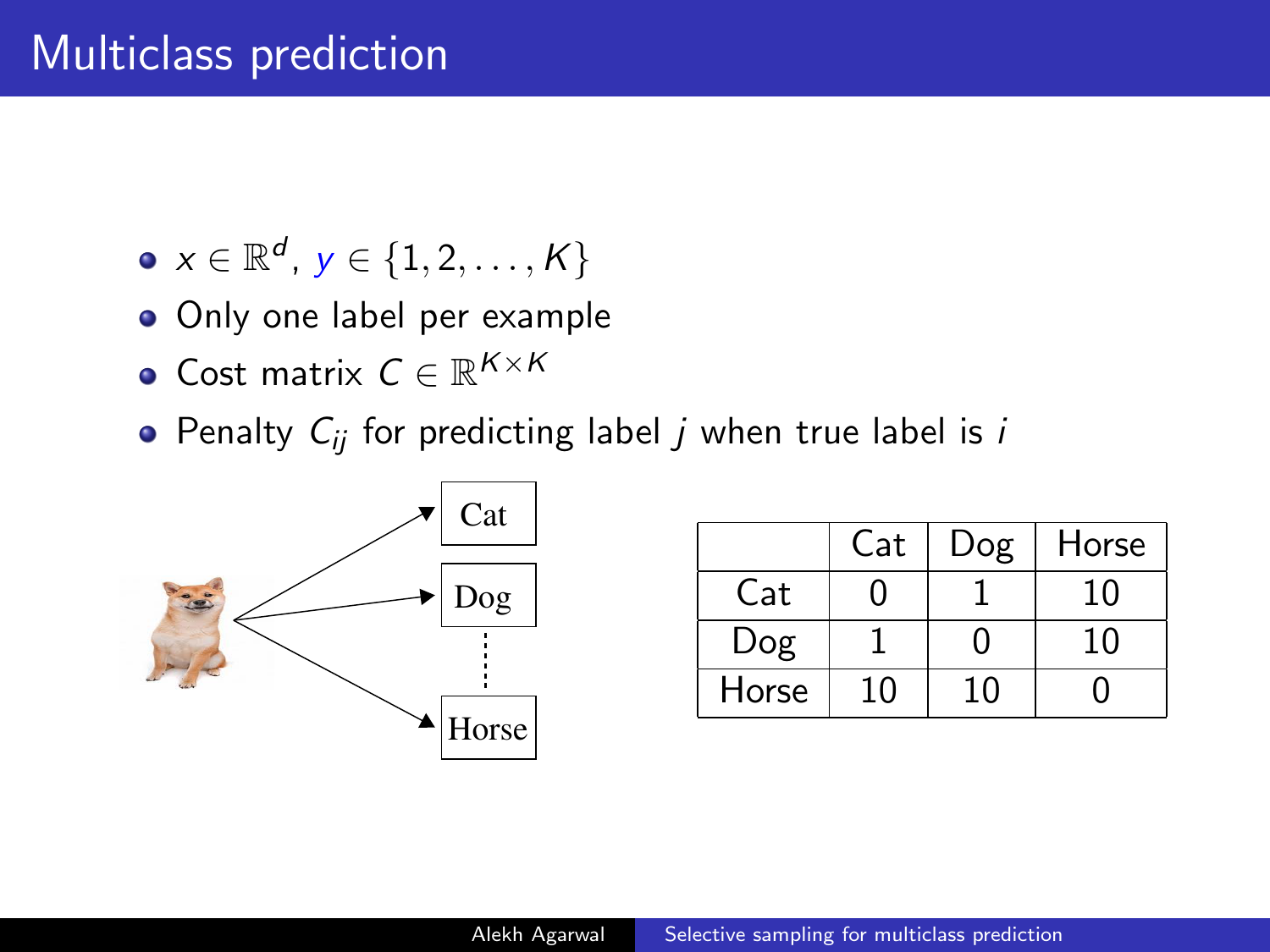Often have block- or tree-structured cost matrices in applications

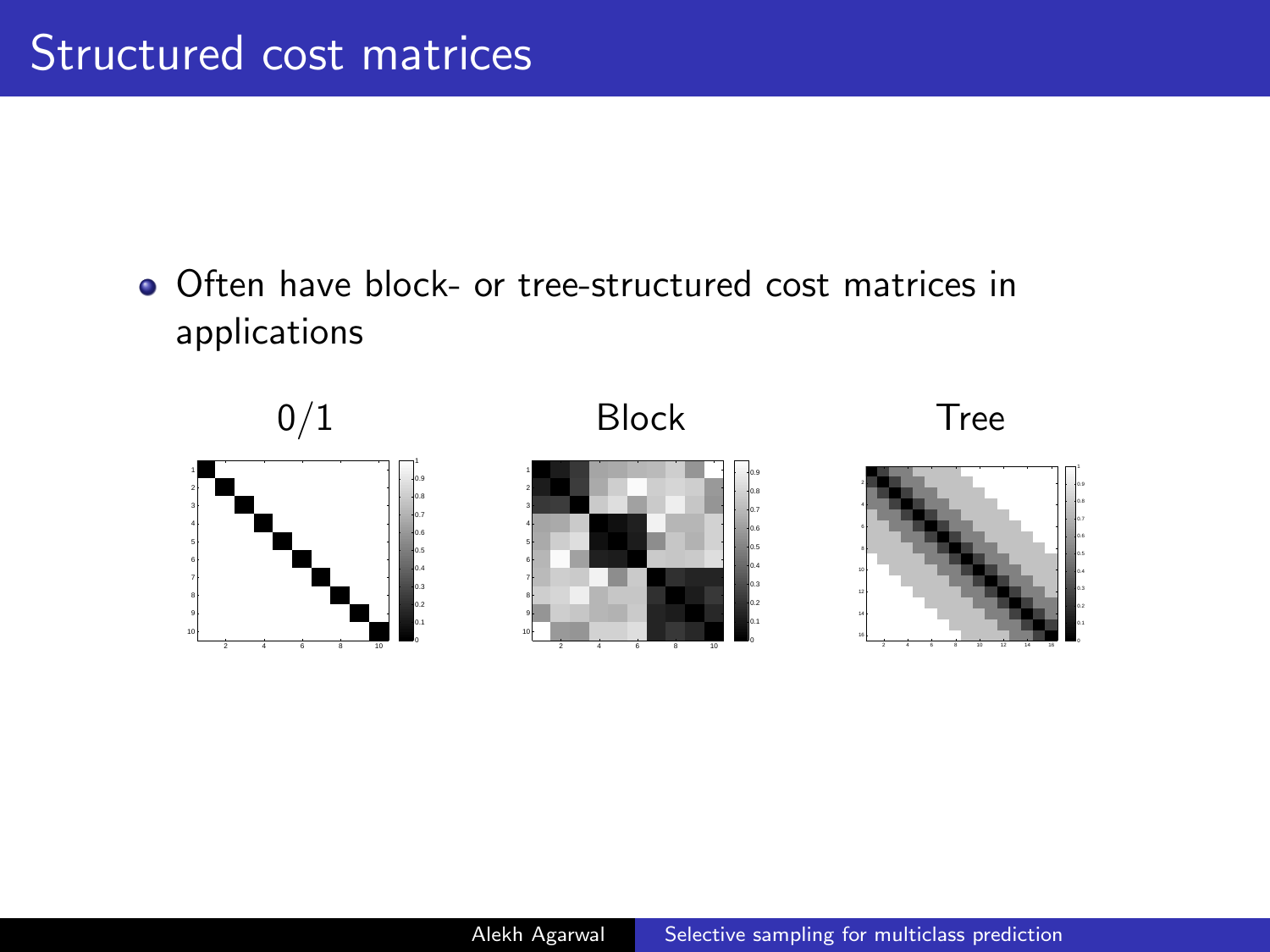# Multiclass GLM

- Weight matrix  $\mathbf{W}^{*} \in \mathbb{R}^{K \times d}$
- Convex function  $\Phi$  :  $\mathbb{R}^K \mapsto \mathbb{R}$

### Definition (Multiclass GLM)

For every  $x \in \mathbb{R}^d$ , the class conditional probabilities follow the model

$$
\mathbb{P}(Y = i \mid \mathbf{W}^*, x) = (\nabla \Phi(\mathbf{W}^*)_i)
$$

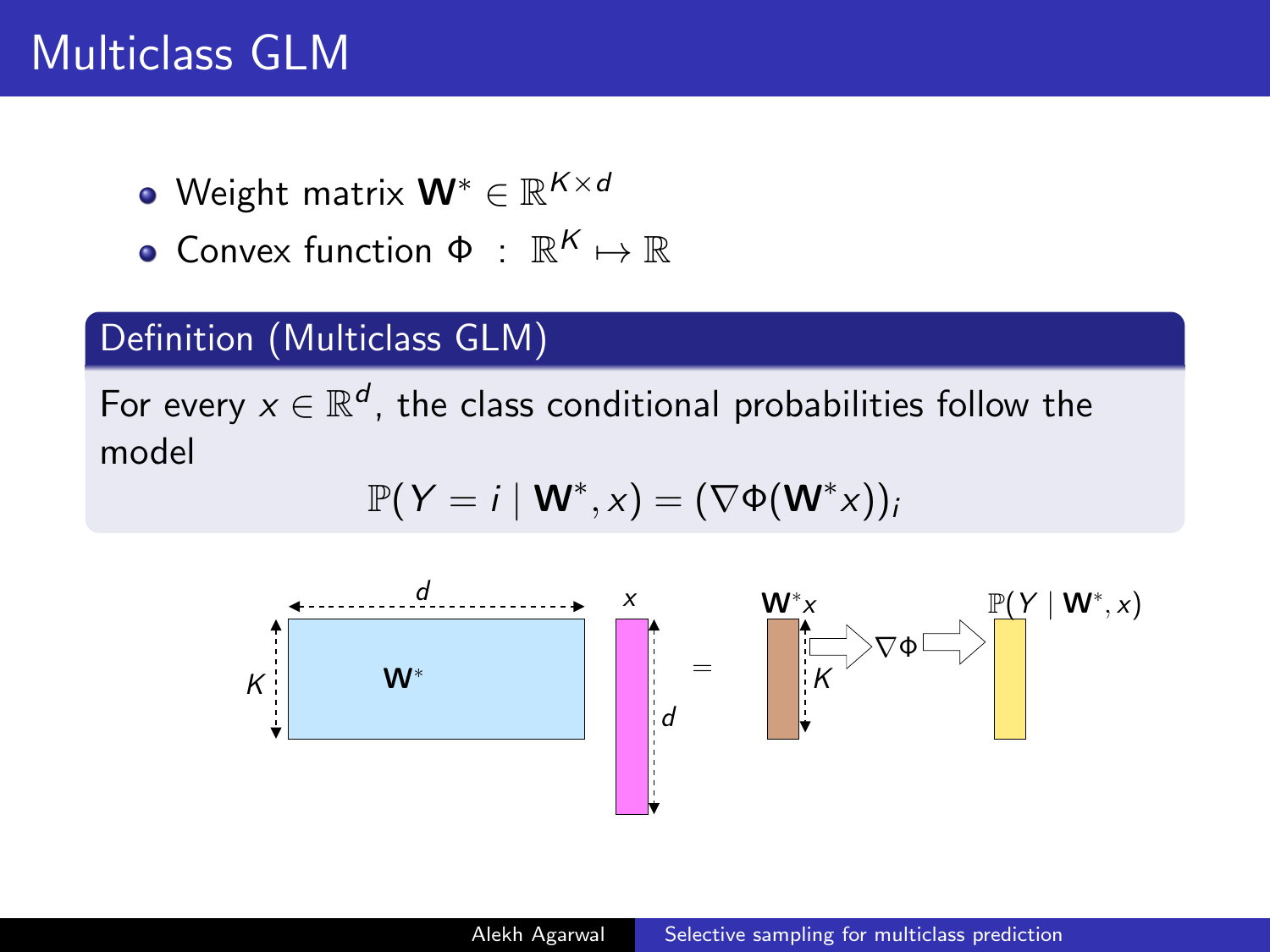**Binary:**  $K = 2$ .  $\Phi$  is convex  $\iff$  link function is monotone increasing. E.g.: logistic, linear, ...

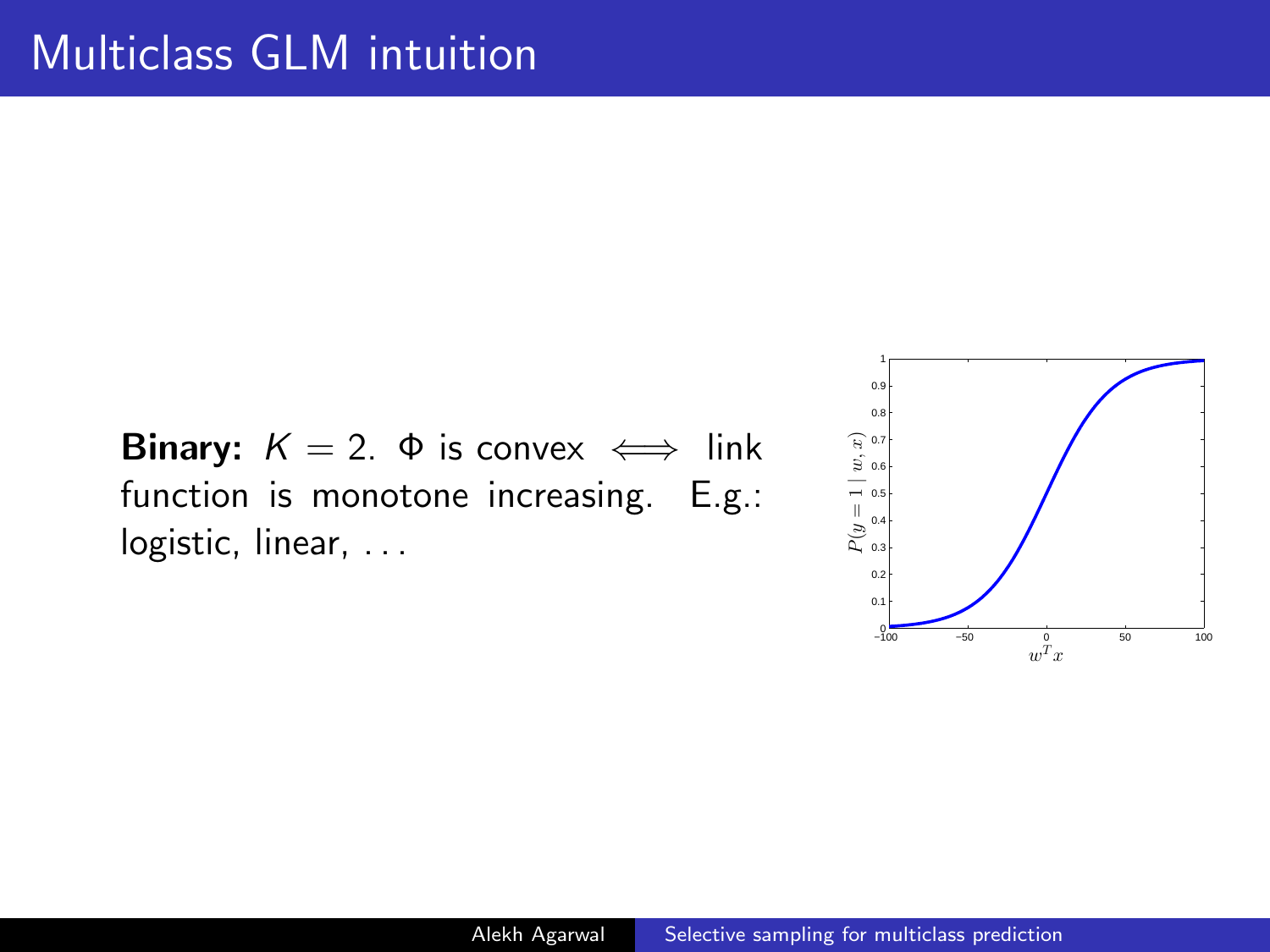### Example: multiclass logistic

• Define 
$$
\Phi(v) = \log(\sum_{i=1}^{K} \exp(v_i))
$$

- Obtain  $(\nabla \Phi(v))_i = \exp(v_i)/(\sum_{j=1}^K \exp(v_j))$
- Yields the multinomial logit noise model

$$
\mathbb{P}(Y = i \mid \mathbf{W}, x) = \frac{\exp(x^T \mathbf{W}^i)}{\sum_{j=1}^K \exp(x^T \mathbf{W}^j)}.
$$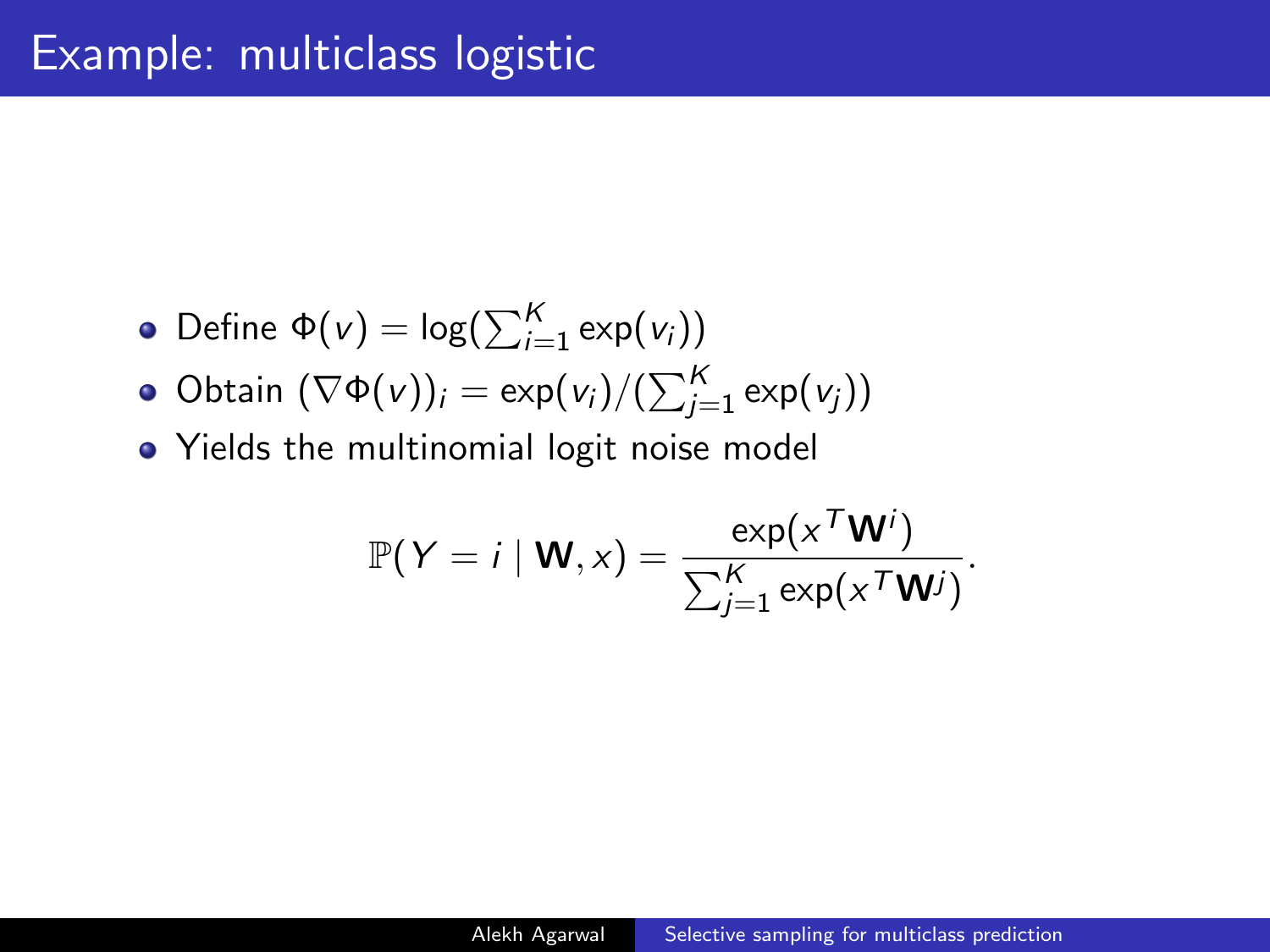Given Φ, define the loss

$$
\ell(\mathbf{W}x, y) = \Phi(\mathbf{W}x) - y^T \mathbf{W}x.
$$

- Convex since Φ is convex
- Fisher consistent:  $W^*$  minimizes  $\mathbb{E}[\ell(Wx, y) | W^*, x]$  for each x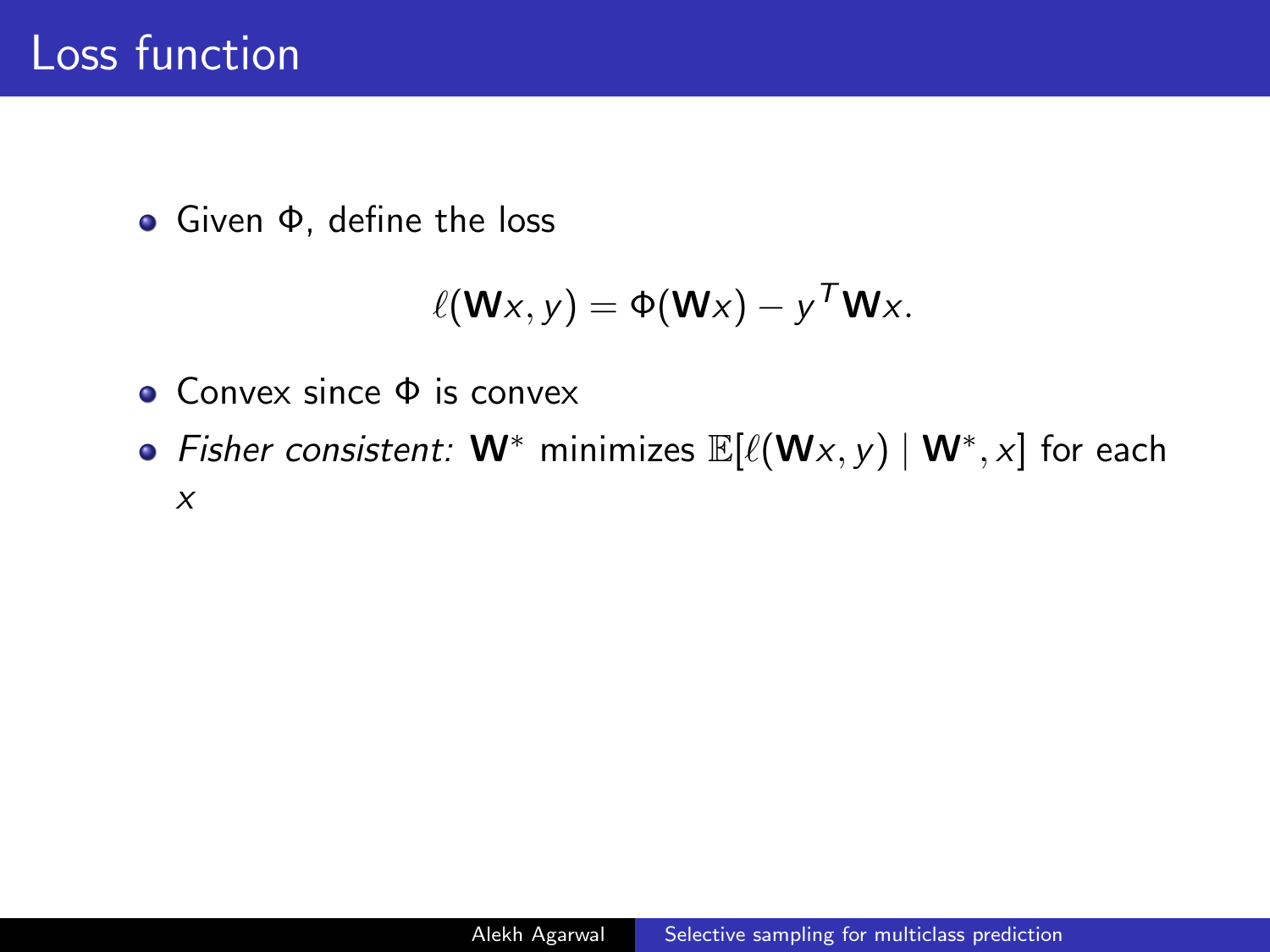Given Φ, define the loss

$$
\ell(\mathbf{W}x, y) = \Phi(\mathbf{W}x) - y^T \mathbf{W}x.
$$

- Convex since Φ is convex
- Fisher consistent:  $W^*$  minimizes  $\mathbb{E}[\ell(Wx, y) | W^*, x]$  for each x

$$
\mathbb{E}[\nabla \ell(\mathbf{W} \mathbf{x}, \mathbf{y}) \mid \mathbf{W}^*, \mathbf{x}] = \mathbb{E}[\nabla \Phi(\mathbf{W} \mathbf{x}) \mid \mathbf{W}^*, \mathbf{x}] - \mathbb{E}[\nabla \mathbf{y}^T \mathbf{W} \mathbf{x} \mid \mathbf{W}^*, \mathbf{x}]
$$
  
\n
$$
= \nabla \Phi(\mathbf{W} \mathbf{x}) \mathbf{x}^T - \mathbb{E}[\mathbf{y} \mid \mathbf{W}^*, \mathbf{x}] \mathbf{x}^T
$$
  
\n
$$
= \nabla \Phi(\mathbf{W} \mathbf{x}) \mathbf{x}^T - \nabla \Phi(\mathbf{W}^* \mathbf{x}) \mathbf{x}^T
$$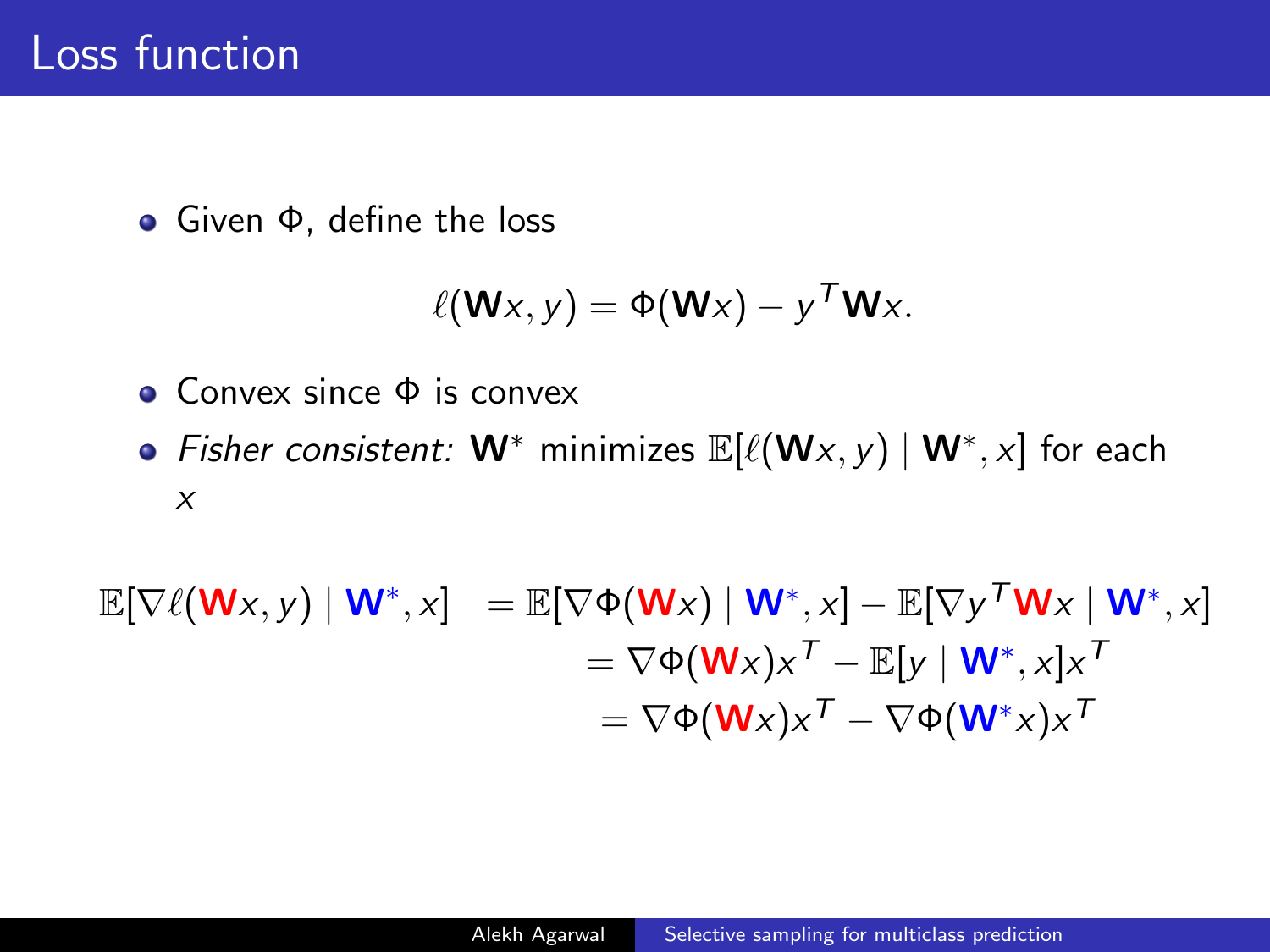Given a cost matrix C and Φ, define

$$
S_{\mathbf{W}}^{x}(i) = -\sum_{j=1}^{K} \underbrace{C(j,i)}_{\text{cost of } i} \underbrace{(\nabla \Phi(\mathbf{W} x))_j}_{\text{probability of } j}.
$$

- Negative expected cost of predicting  $j$ , when **W** is the true weight matrix
- Maximum score  $\iff$  minimum expected cost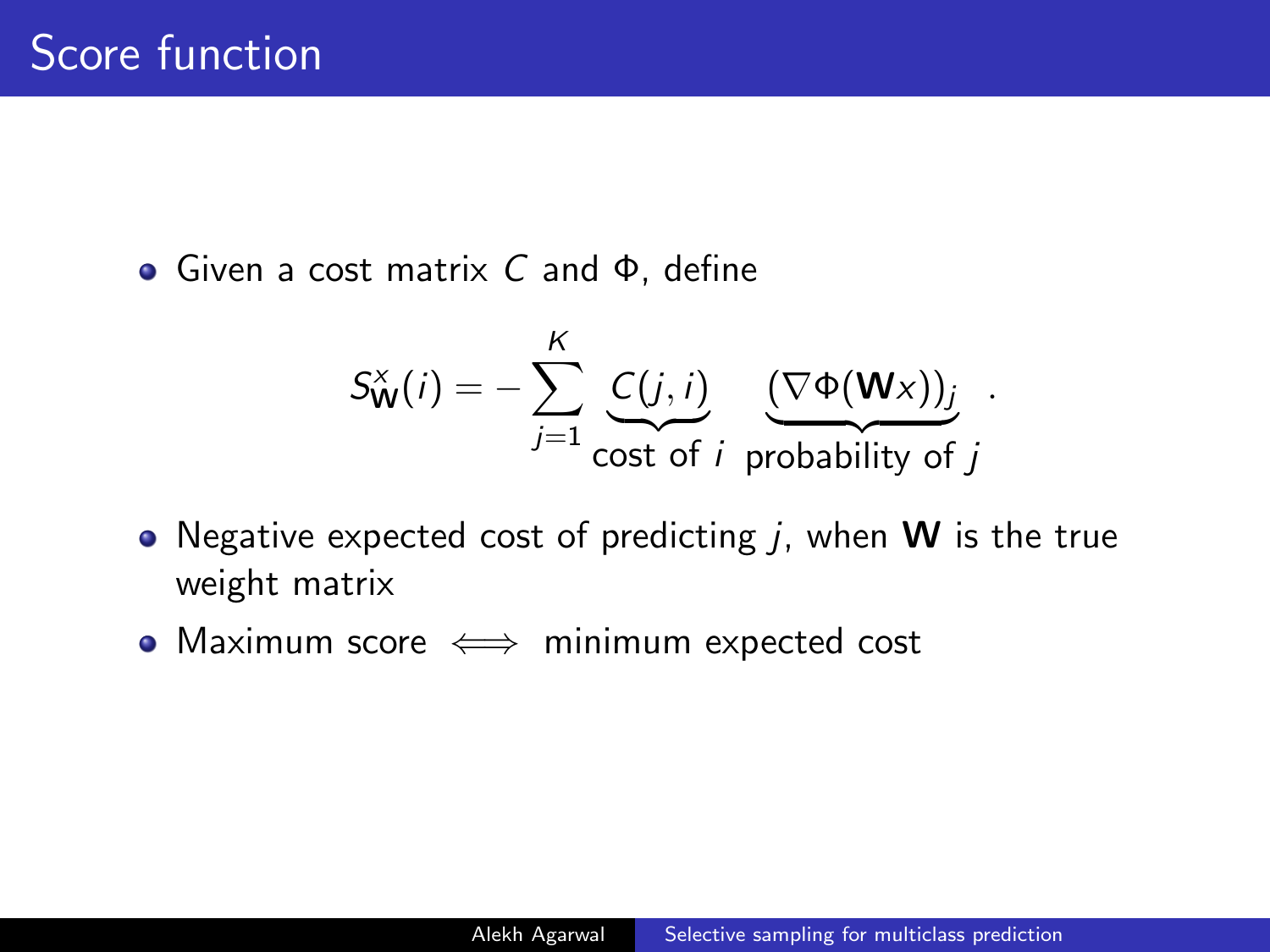Given a cost matrix C and Φ, define

$$
S_{\mathbf{W}}^{x}(i) = -\sum_{j=1}^{K} \underbrace{C(j,i)}_{\text{cost of } i} \underbrace{(\nabla \Phi(\mathbf{W} x))_j}_{\text{probability of } j}.
$$

- Negative expected cost of predicting  $j$ , when **W** is the true weight matrix
- Maximum score  $\iff$  minimum expected cost
- Bayes predictor predicts arg max ${}_{i=1}^K S^x_{\mathbf{W}^*}(i)$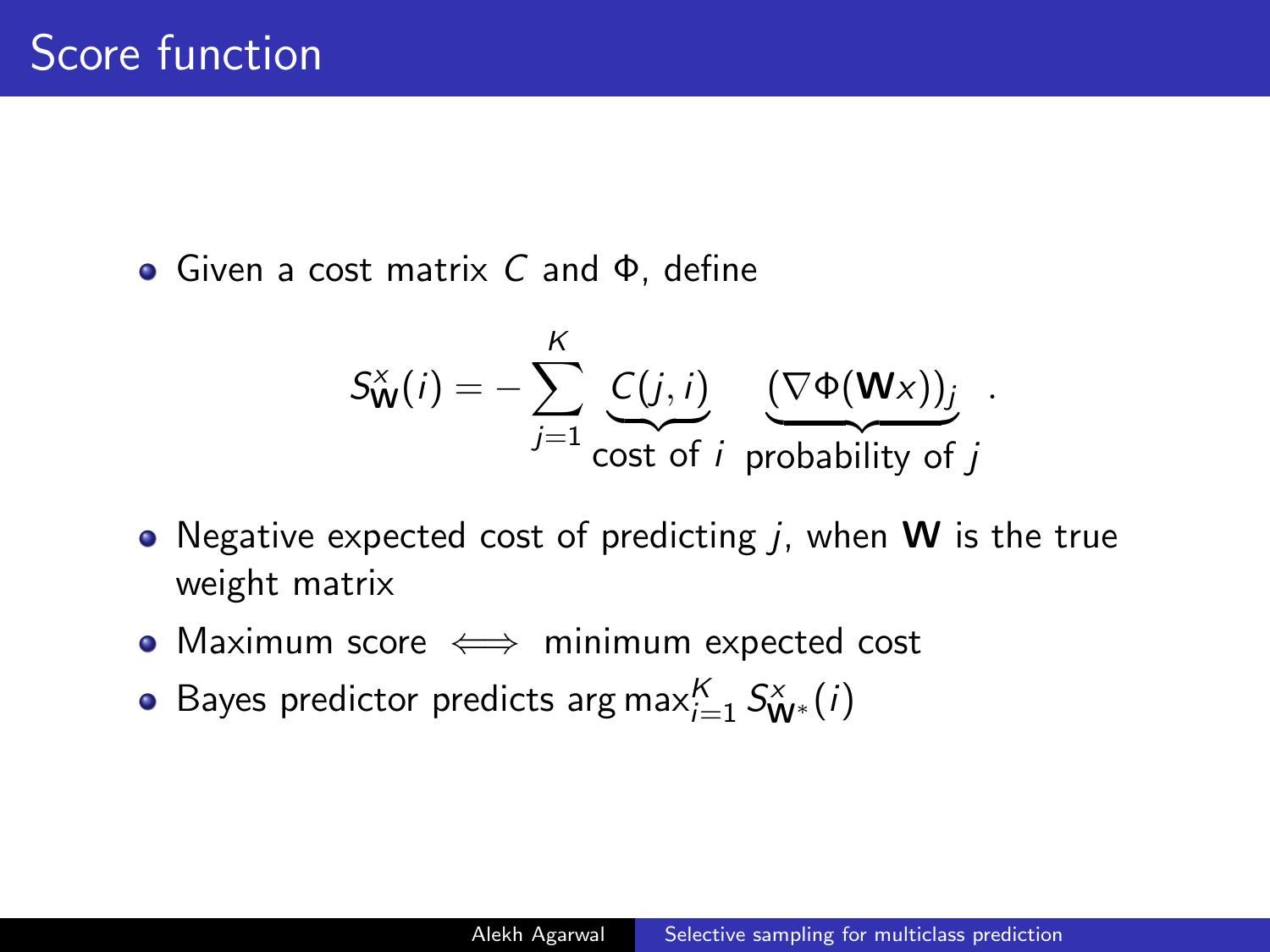**• Input:** Query function Q, cost matrix C, parameter  $\gamma > 0$ 

• **Initialize:** 
$$
W_1 = 0
$$
,  $M_1 = \gamma I / \gamma_{\ell}$ 

• For 
$$
t = 1, 2, ...
$$
 7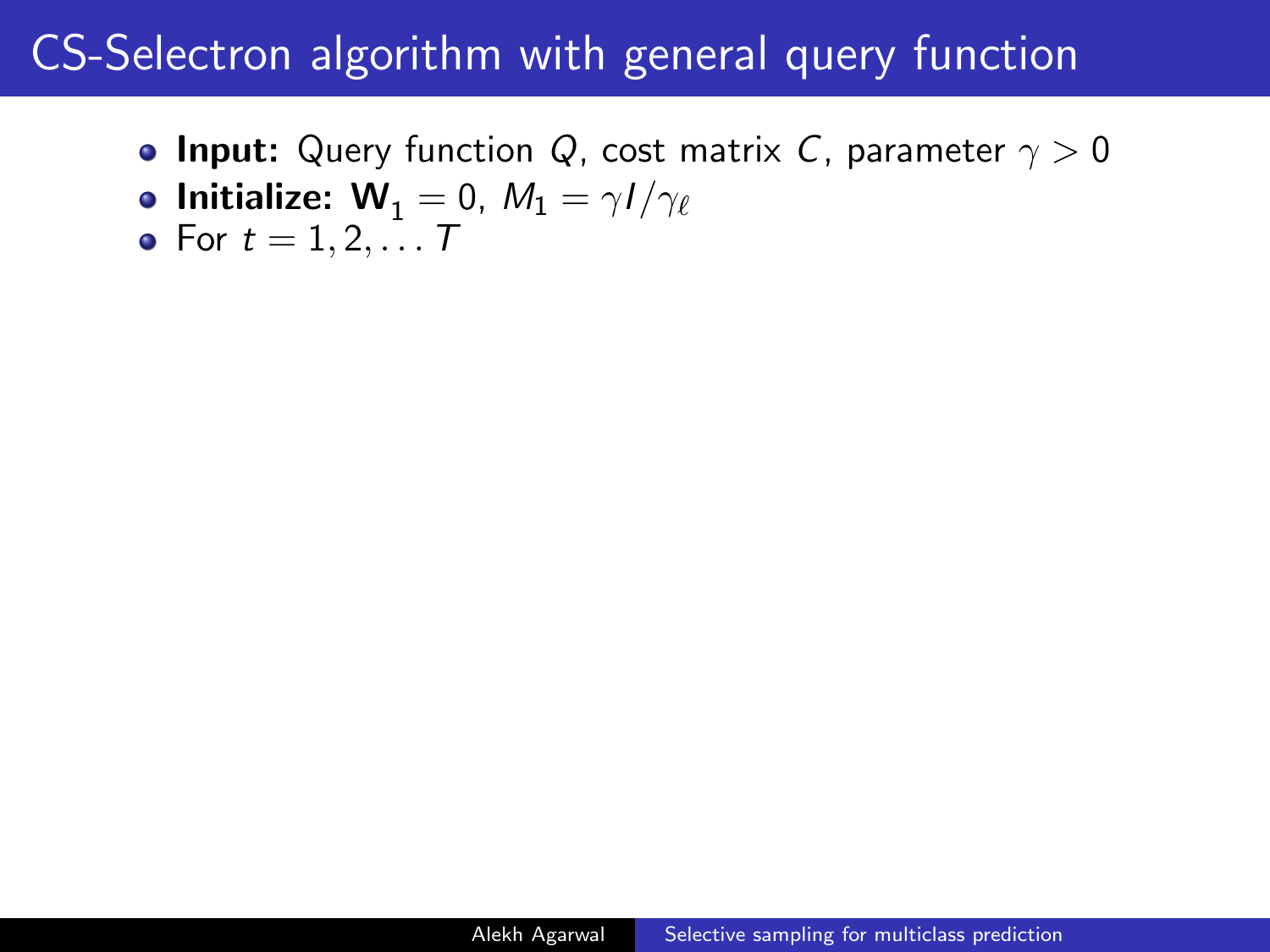- **Input:** Query function Q, cost matrix C, parameter  $\gamma > 0$
- Initialize:  $W_1 = 0$ ,  $M_1 = \gamma I / \gamma_{\ell}$
- For  $t = 1, 2, \ldots T$ 
	- **Observe**  $x_t$ ,  $H_{t+1} = H_t \cup \{x_t\}$

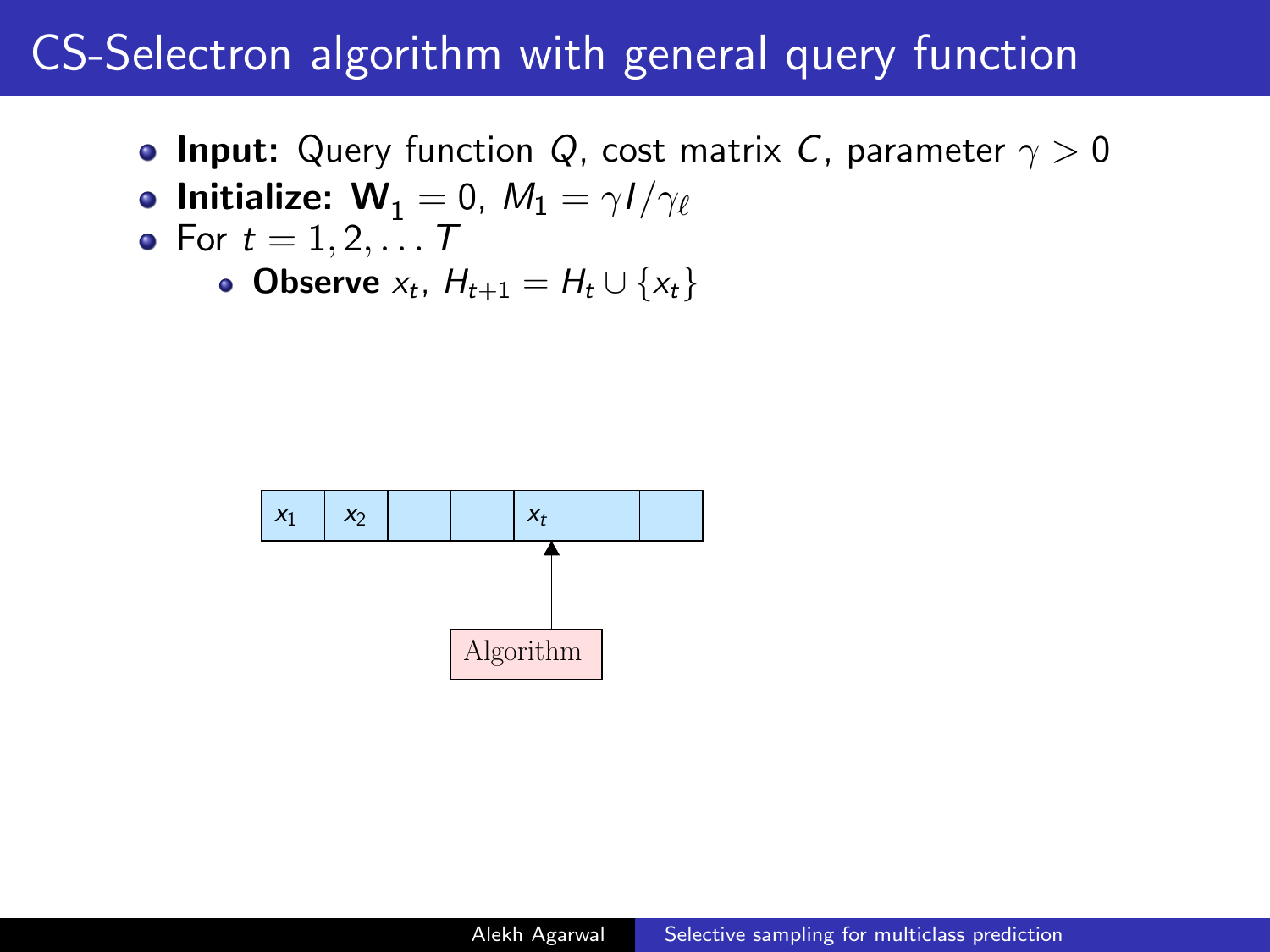• For 
$$
t = 1, 2, ...
$$
 7

• Observe 
$$
x_t
$$
,  $H_{t+1} = H_t \cup \{x_t\}$ 

• **Predict** 
$$
\hat{y}_t = \arg \max_{i=1,2,...,K} S^x_{W_t}(i)
$$

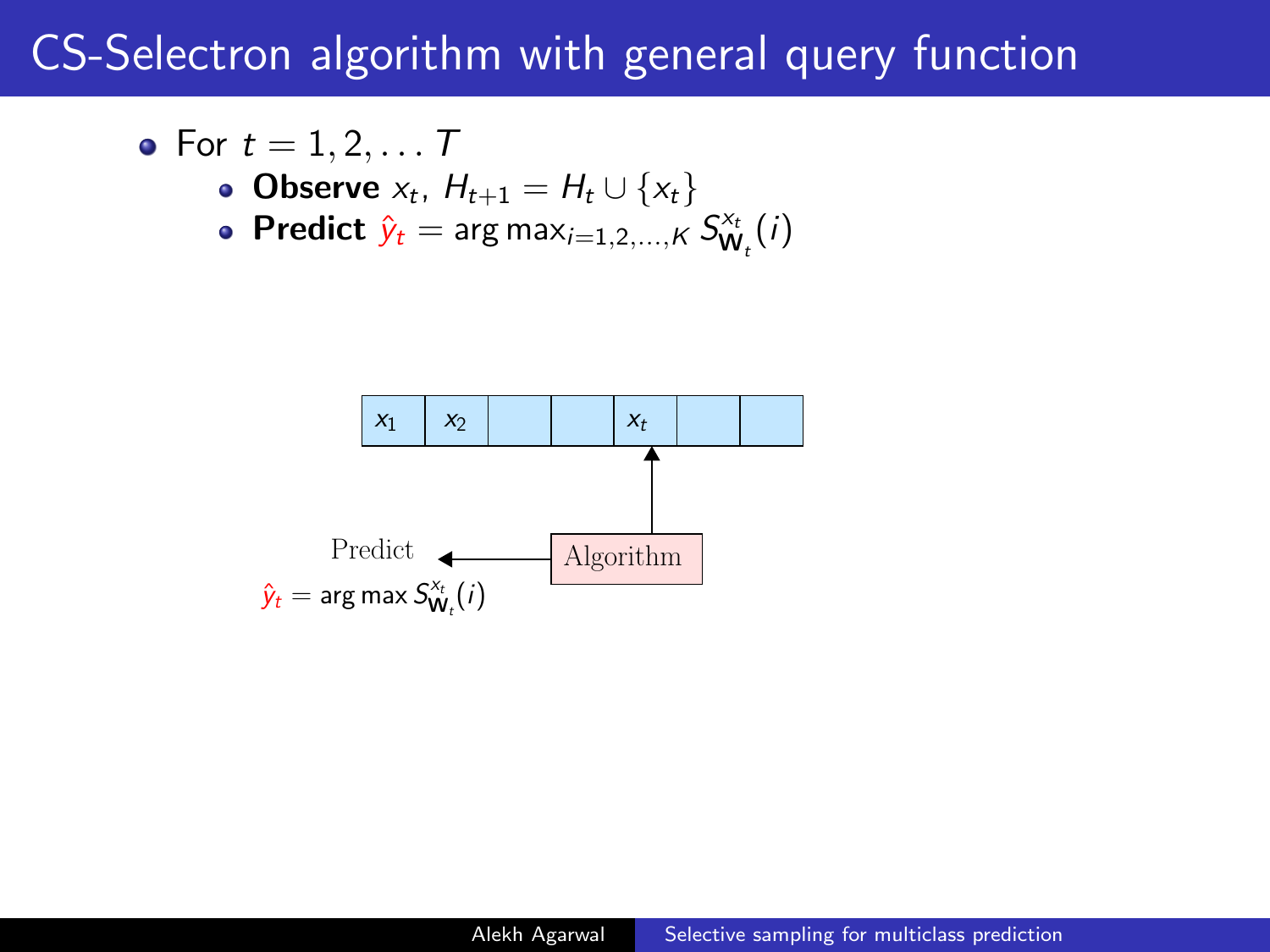• For 
$$
t = 1, 2, ... T
$$
  
\n• Observe  $x_t$ ,  $H_{t+1} = H_t \cup \{x_t\}$ 

**Predict**  $\hat{y}_t$  = arg max<sub>i=1,2,...,K  $S_{\mathbf{W}_t}^{x_t}(i)$ </sub>

$$
\bullet \ \ \text{If } \mathbf{Q}(\mathbf{x_t}, \mathbf{H_t}) = \mathbf{1}, \ \text{then}
$$

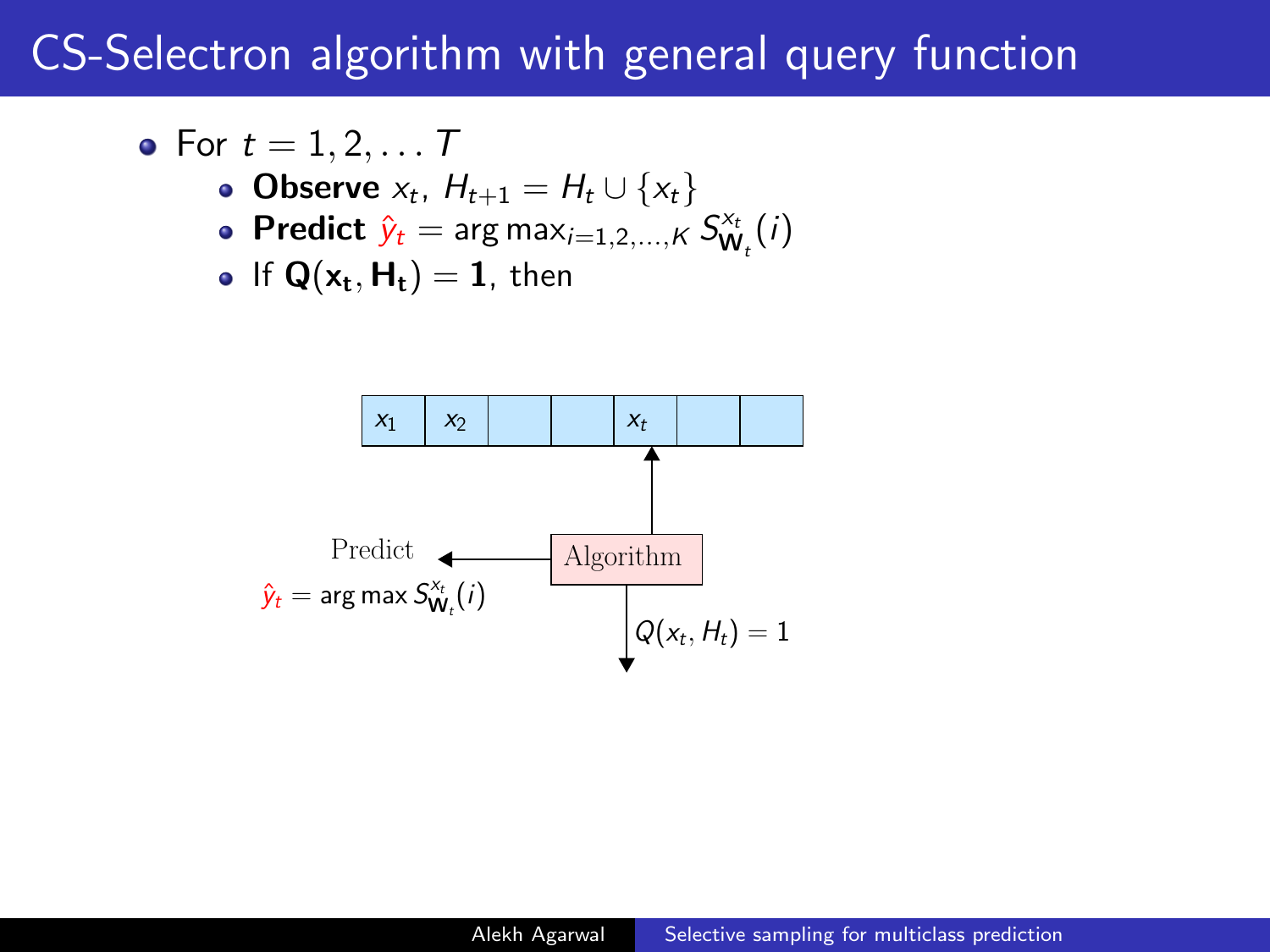\n- \n
$$
t = 1, 2, \ldots T
$$
\n
\n- \n $0$  Diserve  $x_t$ ,  $H_{t+1} = H_t \cup \{x_t\}$ \n
\n- \n $0$  Predict  $\hat{y}_t = \arg \max_{i=1,2,\ldots,K} S_{\mathsf{W}_t}^{x_t}(i)$ \n
\n- \n $0$  If  $\mathsf{Q}(\mathsf{x}_t, \mathsf{H}_t) = 1$ , then\n
	\n- \n $0$  query label  $y_t$ \n
	\n\n
\n

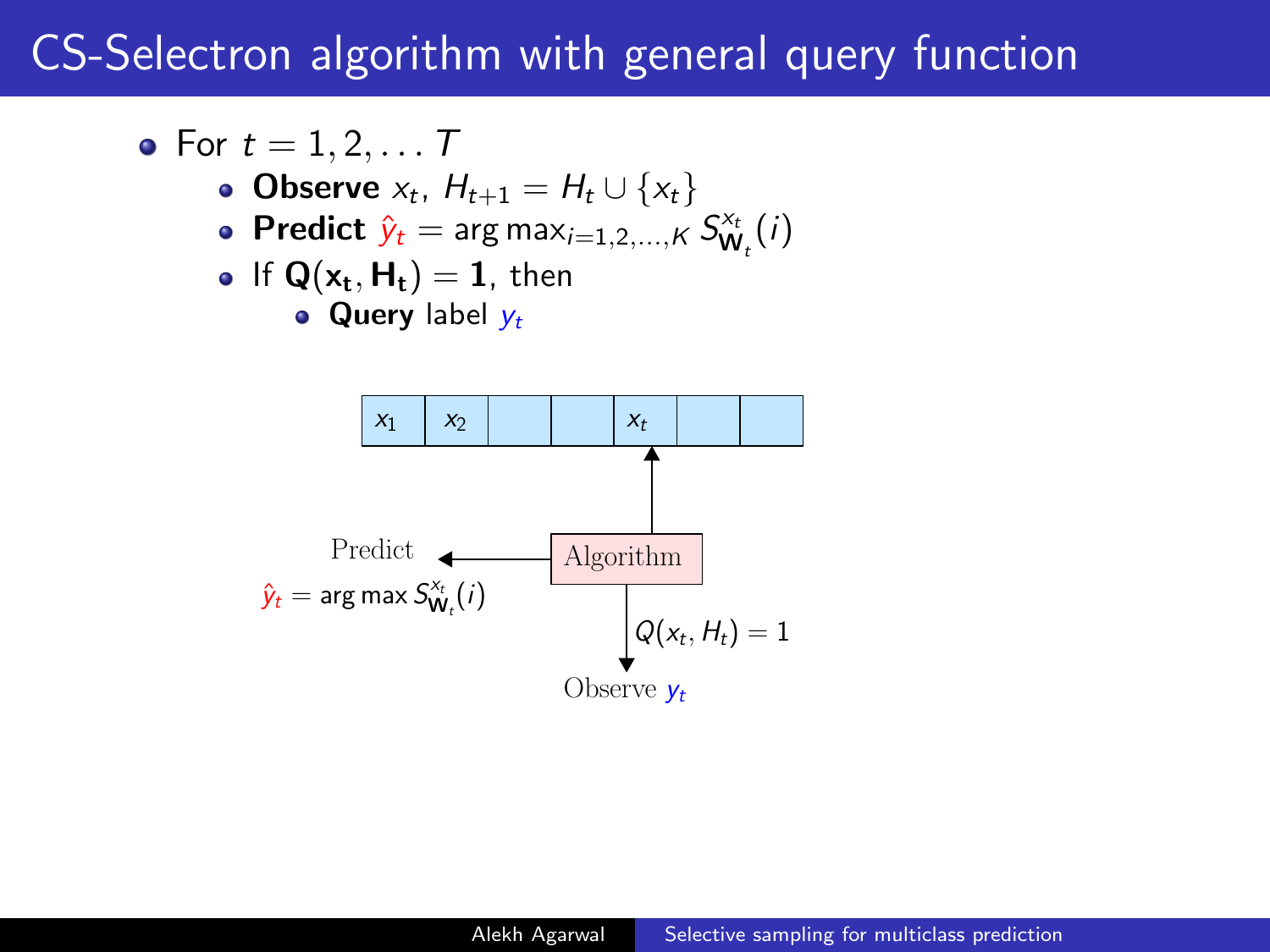\n- \n For 
$$
t = 1, 2, \ldots, T
$$
\n
\n- \n Observe  $x_t$ ,  $H_{t+1} = H_t \cup \{x_t\}$ \n
\n- \n Predict  $\hat{y}_t = \arg \max_{i=1,2,\ldots,K} S_{W_t}^{x_t}(i)$ \n
\n- \n If  $Q(x_t, H_t) = 1$ , then\n
	\n- \n Query label  $y_t$ \n
	\n- \n Update  $W_t$ ,  $M_t$  and  $H_t$ \n
	\n- \n  $x_1$ \n
	\n- \n  $y_2$ \n
	\n- \n Predict\n  $\hat{y}_t = \arg \max S_{W_t}^{x_t}(i)$ \n
	\n\n
\n- \n Predict\n  $\hat{y}_t = \arg \max S_{W_t}^{x_t}(i)$ \n
\n- \n Observe  $y_t$ \n
\n- \n  $Z_t = 1$ ,  $H_{t+1} = H_t \cup \{y_t\}$ ,  $M_{t+1} = M_t + x_t x_t^T$ \n
\n- \n  $W_{t+1} = \arg \min_{W \in \mathcal{W}} \left\{ \sum_{s=1}^t Z_s \ell(Wx_s, y_s) + \gamma \|W\|_F^2 \right\}.$ \n
\n

Alekh Agarwal [Selective sampling for multiclass prediction](#page-0-0)

 $\mathcal{L}$ .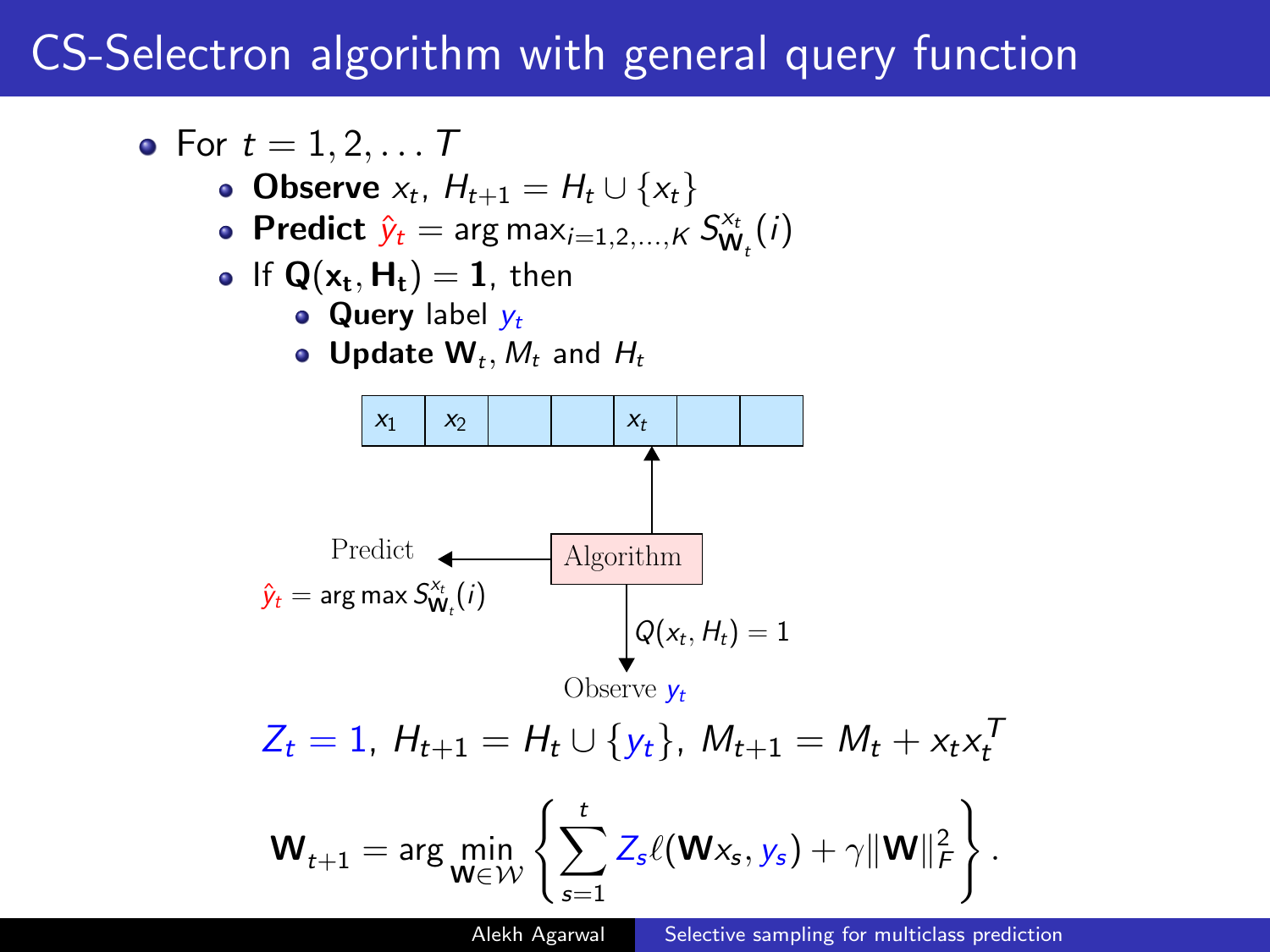- Low-regret algorithm on queried examples
- Update ensures  $\|\mathbf{W}_t \mathbf{W}^*\|_{M_t}$  is small
- Query function ensures low regret on rounds with no queries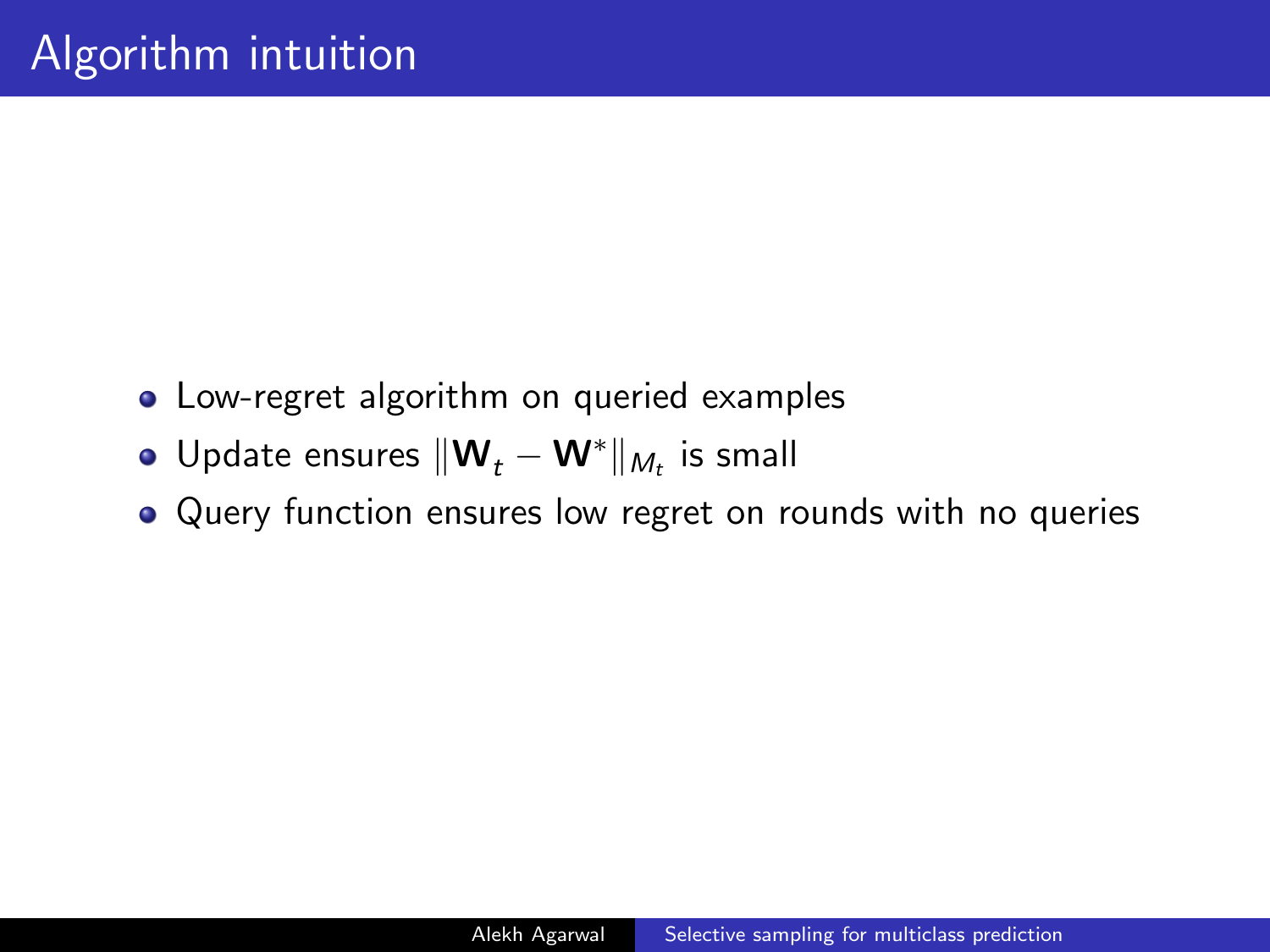# Query function:  $BBQ$ <sub>e</sub>rule

Variant of Cesa-Bianchi et al. (2009)

$$
Q(x_t, H_t) = \mathbb{1}\left\{\eta_{\epsilon} || x_t ||_{M_t^{-1}}^2 \geq \epsilon^2\right\}
$$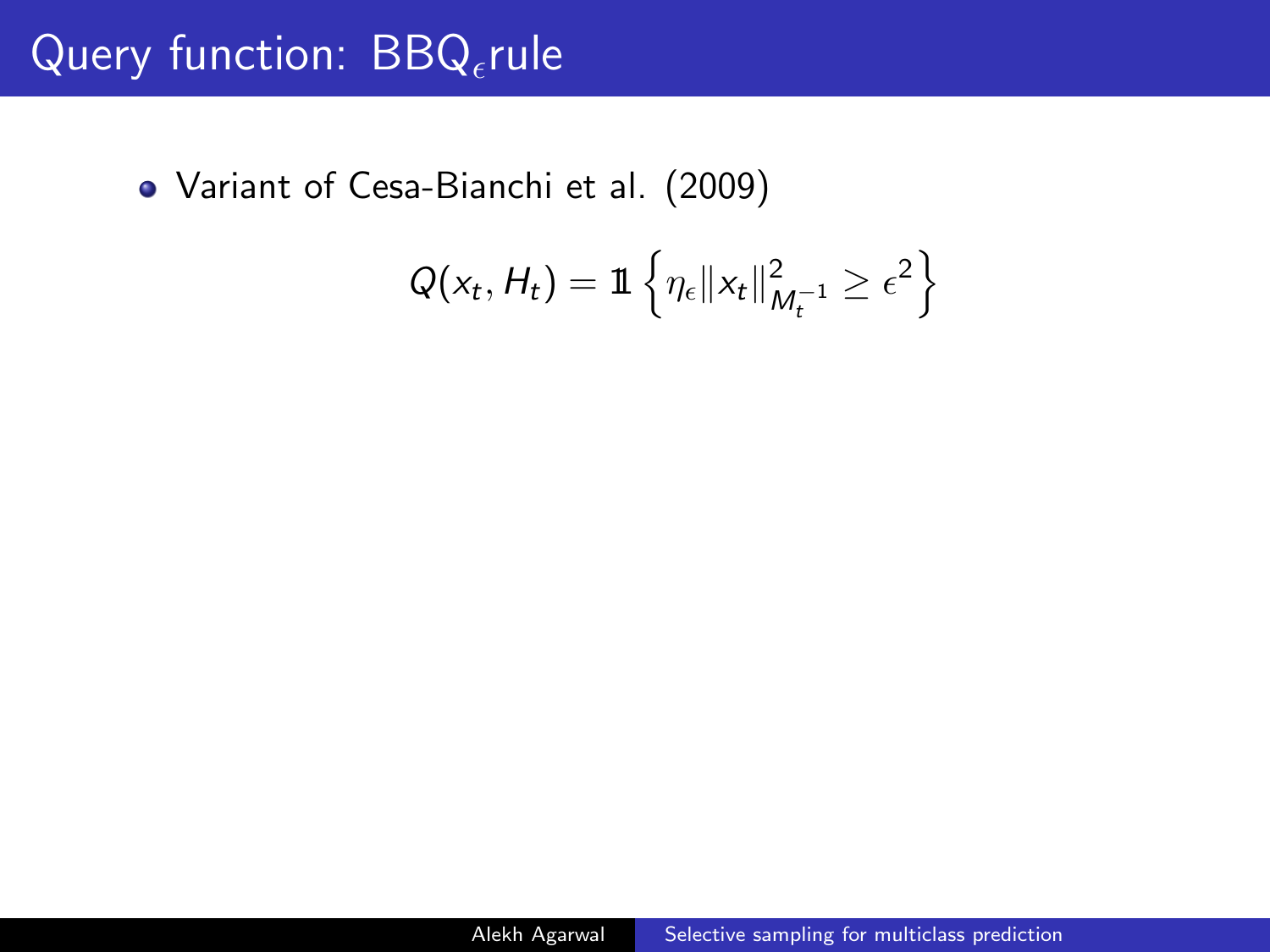# Query function:  $\overline{BBQ}_{\epsilon}$ rule

Variant of Cesa-Bianchi et al. (2009)

$$
Q(x_t, H_t) = \mathbb{1}\left\{\eta_{\epsilon} || x_t ||_{M_t^{-1}}^2 \geq \epsilon^2\right\}
$$

- Note:  $\|\mathbf{W}^*x_t \mathbf{W}_t x_t\|_2 \leq \|\mathbf{W}^* \mathbf{W}_t\|_{M_t} \|x_t\|_{M_t^{-1}}$
- Queries points with large confidence intervals on the predictions

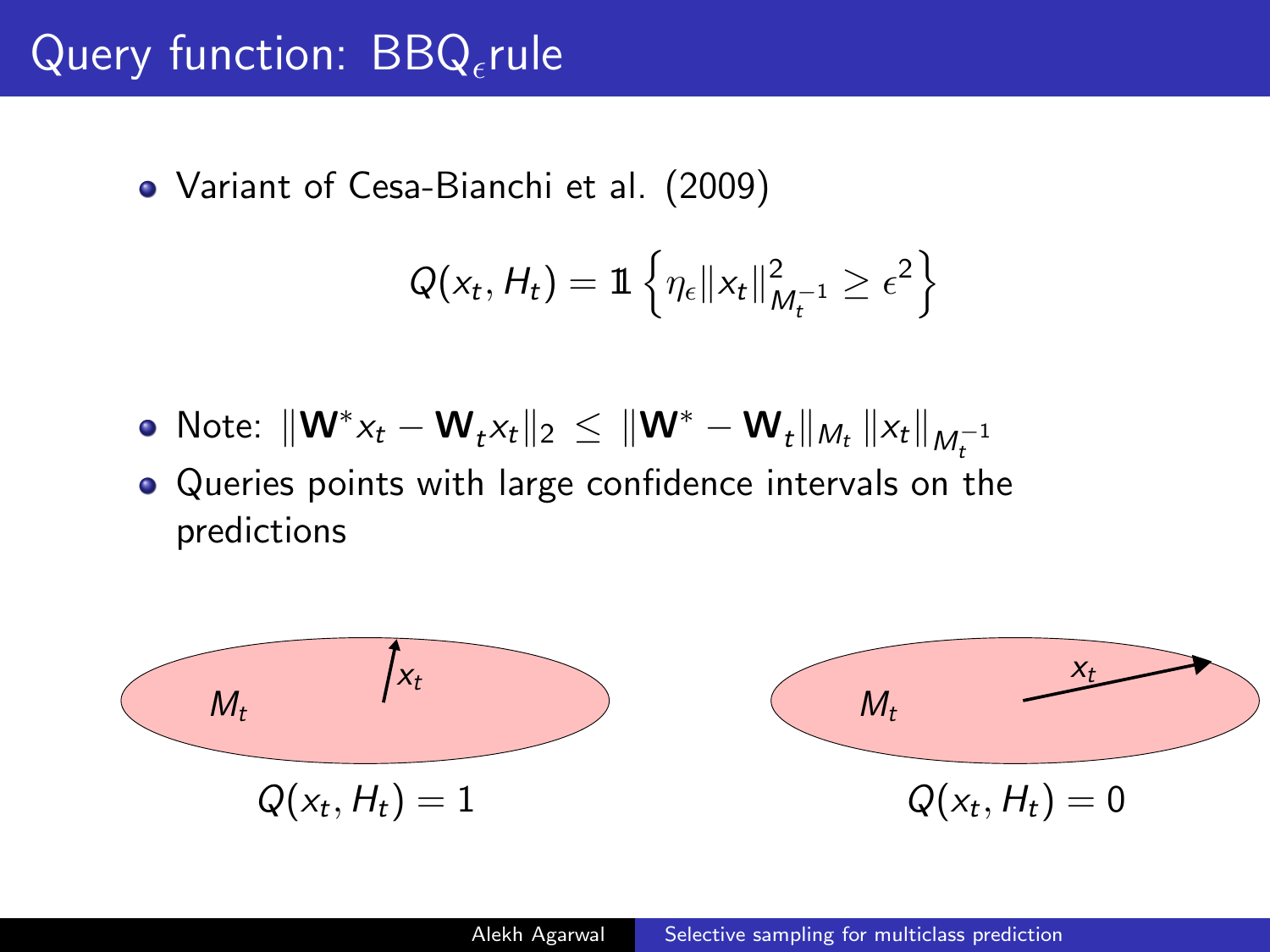### Assumption

The function  $\Phi(\cdot)$  is  $\gamma_{\ell}$ -strongly convex, that is for all  $u, v \in S \subseteq \mathbb{R}^K$ , we have

$$
\Phi(u) \geq \Phi(v) + \langle \nabla \Phi(v), (u-v) \rangle + \frac{\gamma_{\ell}}{2} ||u-v||_2^2.
$$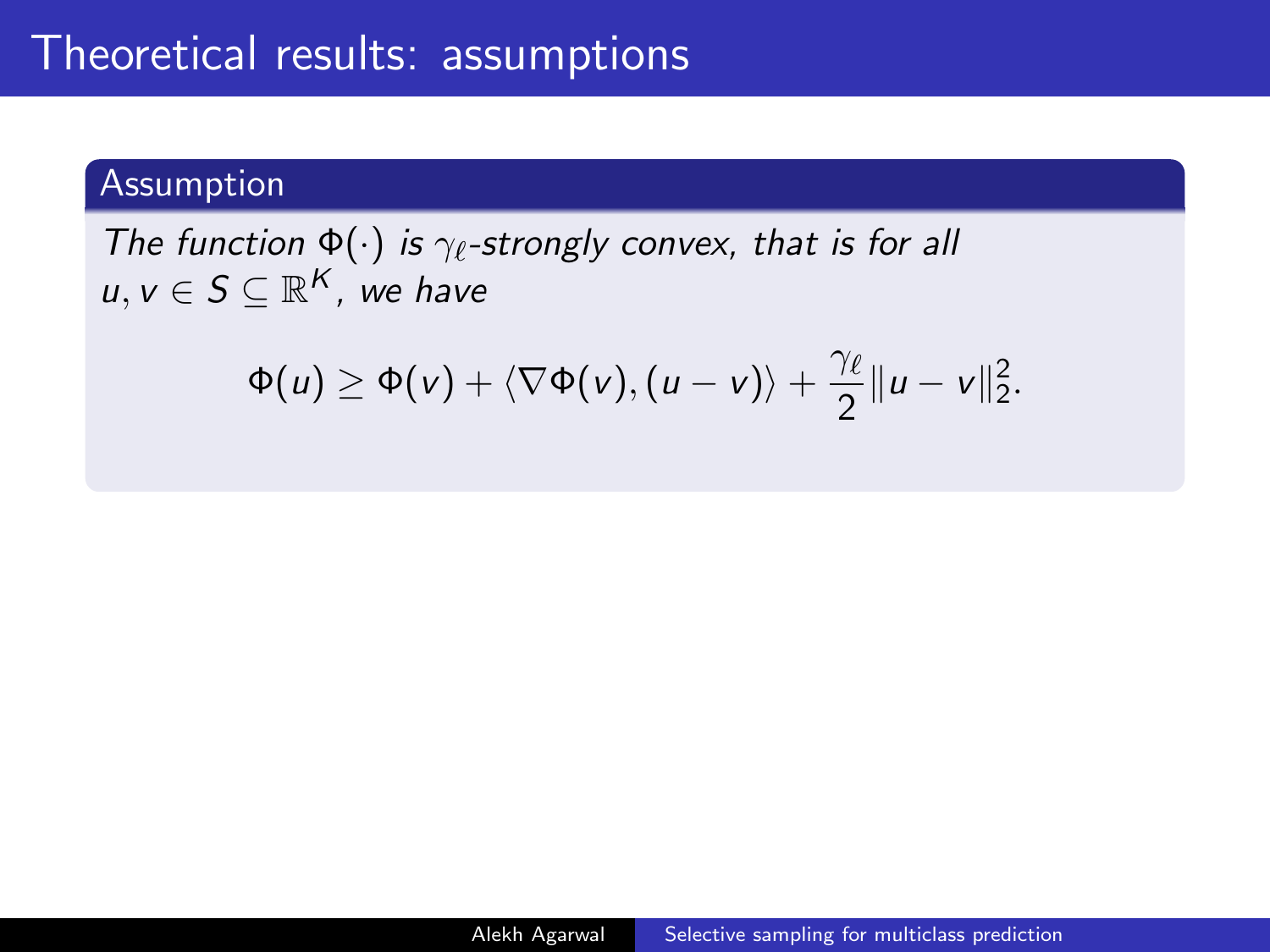#### Assumption

The function  $\Phi(\cdot)$  is  $\gamma_{\ell}$ -strongly convex, that is for all  $u, v \in S \subseteq \mathbb{R}^K$ , we have

$$
\Phi(u) \geq \Phi(v) + \langle \nabla \Phi(v), (u-v) \rangle + \frac{\gamma_{\ell}}{2} ||u-v||_2^2.
$$

#### Assumption

The function  $\Phi(\cdot)$  is  $\gamma_u$ -smooth, that is for all vectors  $u, v \in S \subseteq \mathbb{R}^K$ , we have

$$
\Phi(u) \leq \Phi(v) + \langle \nabla \Phi(v), (u-v) \rangle + \frac{\gamma_u}{2} ||u-v||_2^2.
$$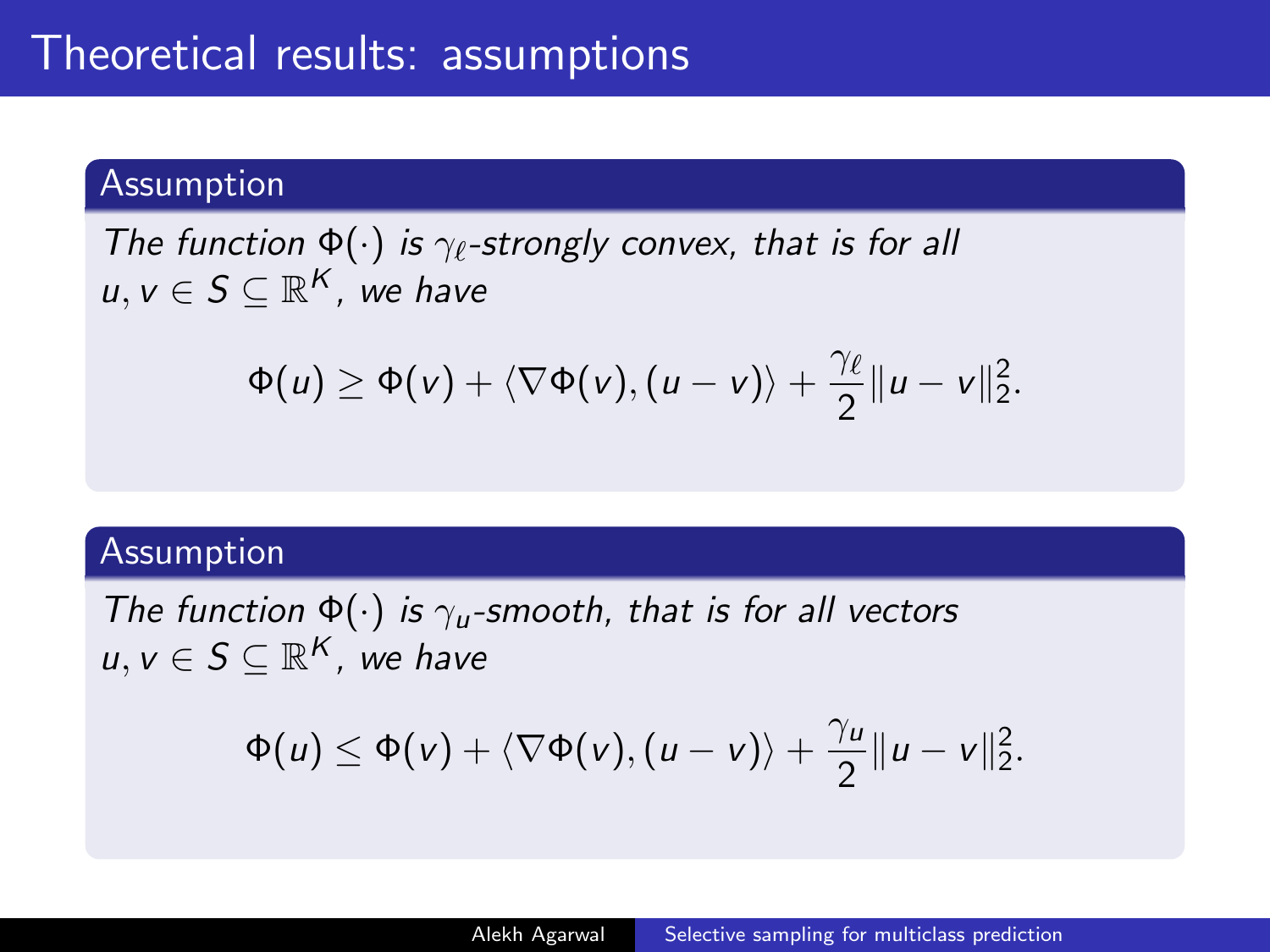### Theoretical results: assumptions

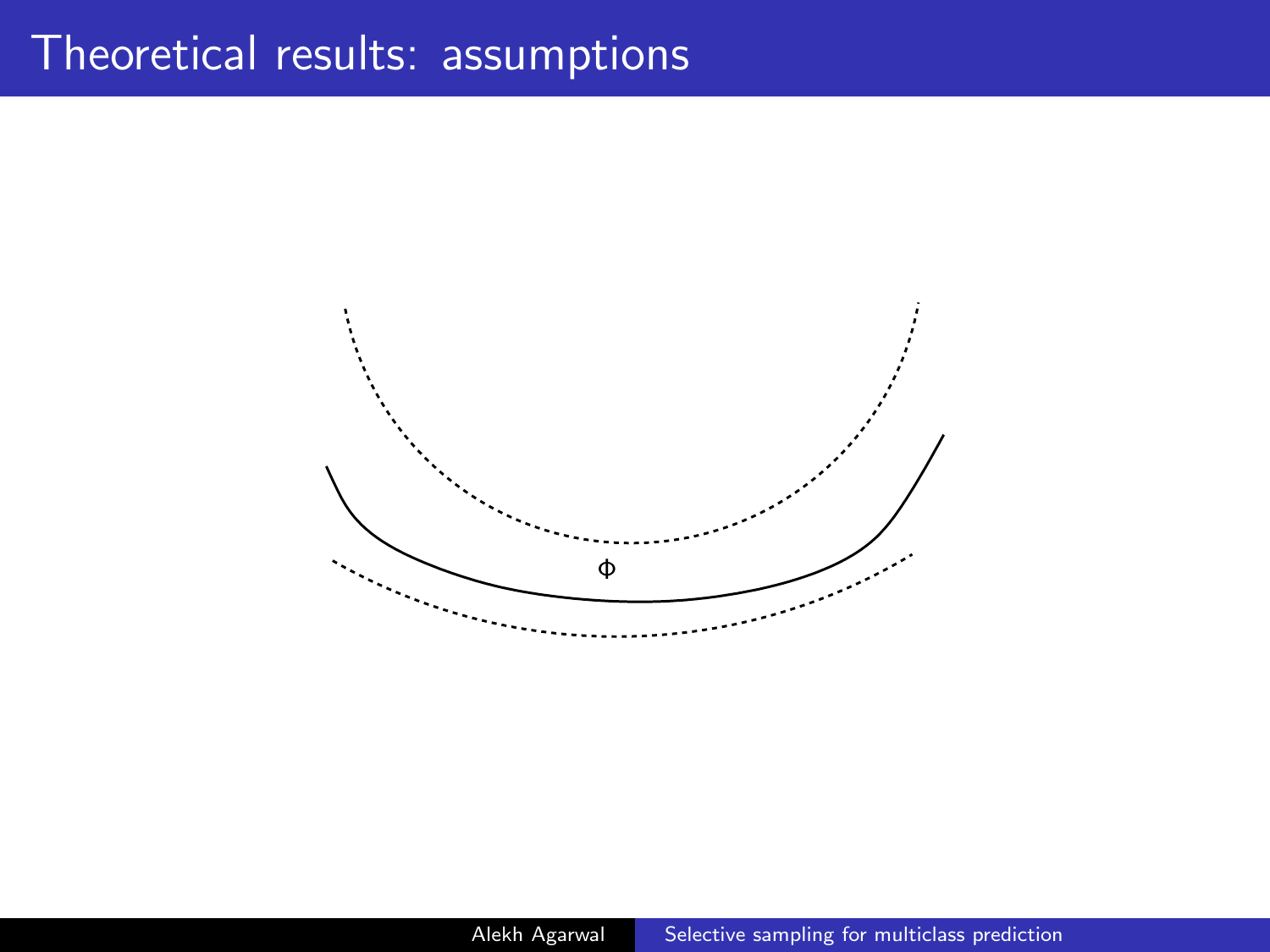#### Assumption

 $\forall x \in \mathcal{X}$ , we have  $||x||_2 \leq R$  and  $\forall \mathbf{W} \in \mathcal{W}$ , we have  $||\mathbf{W}^i||_2 \leq \omega$  for all  $i = 1, 2, ..., K$ .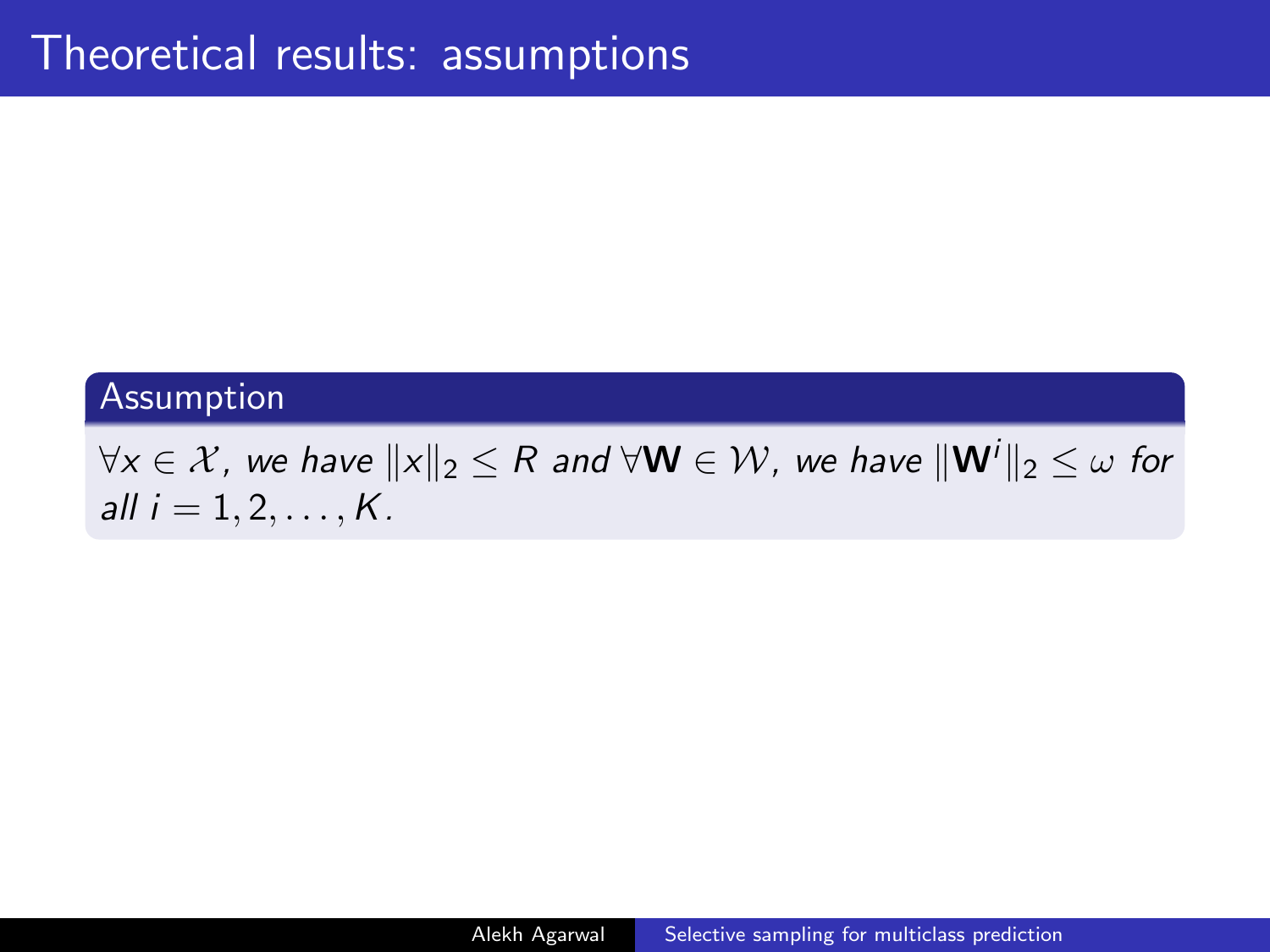• Bound label complexity  $N<sub>T</sub>$  and regret:

$$
R_T = \sum_{t=1}^T \left( \mathbb{E}_t [C(Y_t, \hat{y}_t)] - \mathbb{E}_t [C(Y_t, y_t^*)] \right)
$$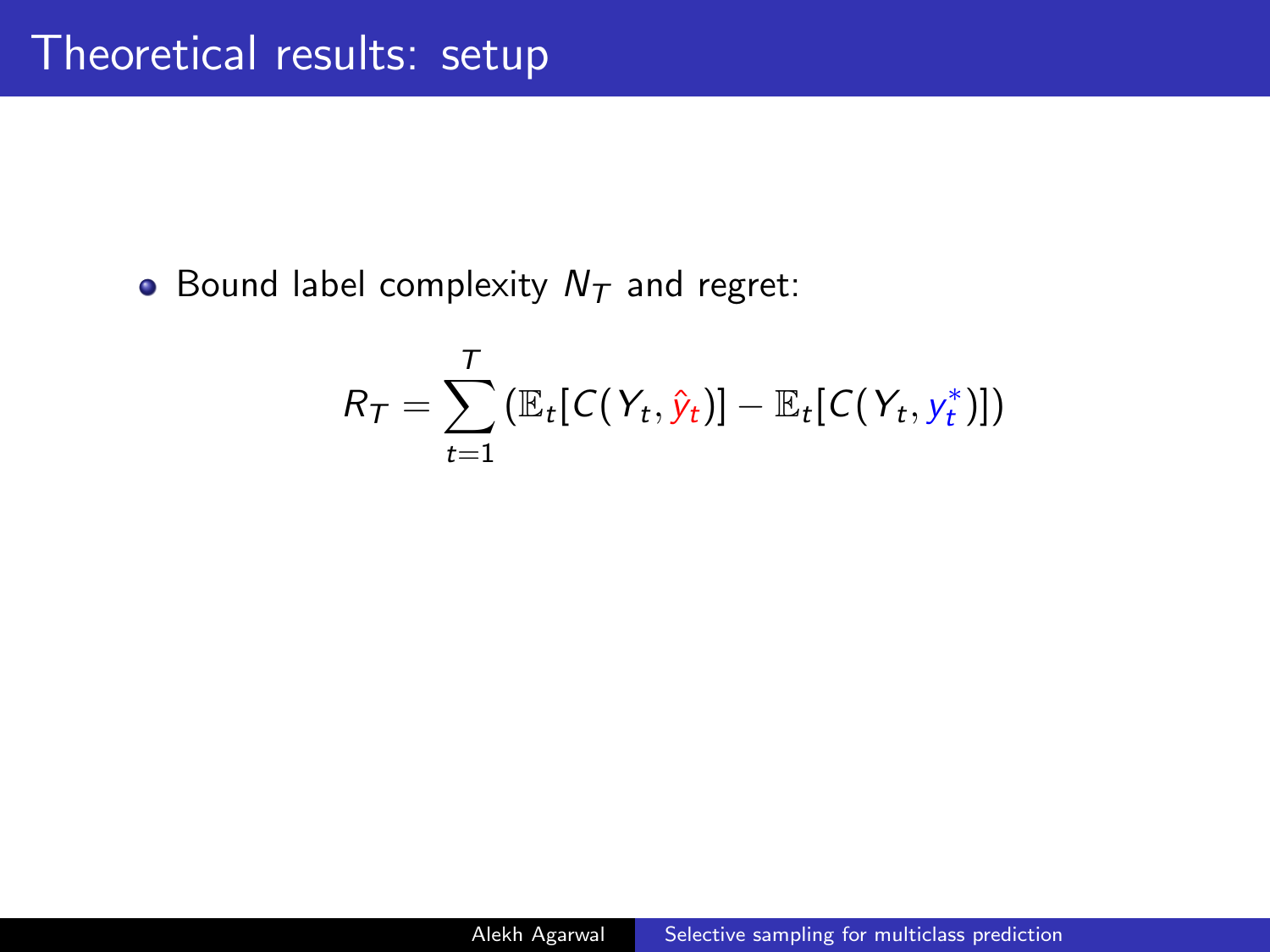• Bound label complexity  $N<sub>T</sub>$  and regret:

$$
R_T = \sum_{t=1}^T \left( \mathbb{E}_t [C(Y_t, \hat{y}_t)] - \mathbb{E}_t [C(Y_t, y_t^*)] \right)
$$

• Determined by fraction of hard examples

$$
\mathcal{T}_{\epsilon} = \{1 \leq t \leq \mathcal{T} \; : \; S_{\mathbf{W}^*}^{x_t}(y_t^*) - S_{\mathbf{W}^*}^{x_t}(y_t^{'}) \leq \epsilon\}.
$$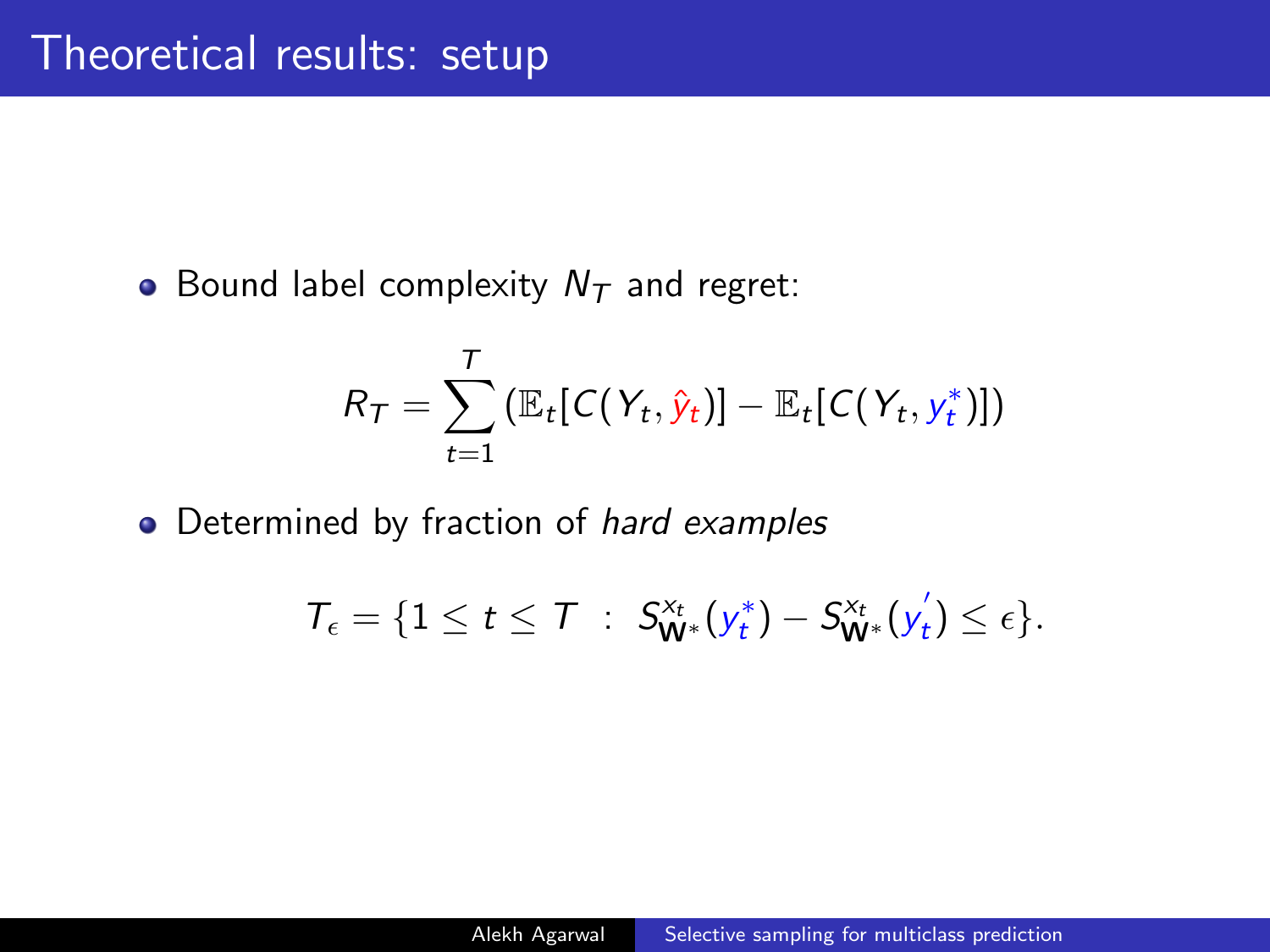### Theorem (BBQ $_{\epsilon}$  query rule)

With probability at least  $1 - 2\delta$ ,

$$
R_T = \widetilde{O}\left(\epsilon T_{\epsilon} + \psi(\mathcal{C}, \Phi) \frac{d}{\epsilon} \log \frac{1}{\delta}\right),\,
$$

and label complexity is at most

$$
N_T = \widetilde{O}\left(\frac{\gamma_u^2 d^2 K}{\gamma_\ell^2 \epsilon^2} \log \frac{1}{\delta}\right)
$$

• Result holds for arbitrary sequence  $x_t$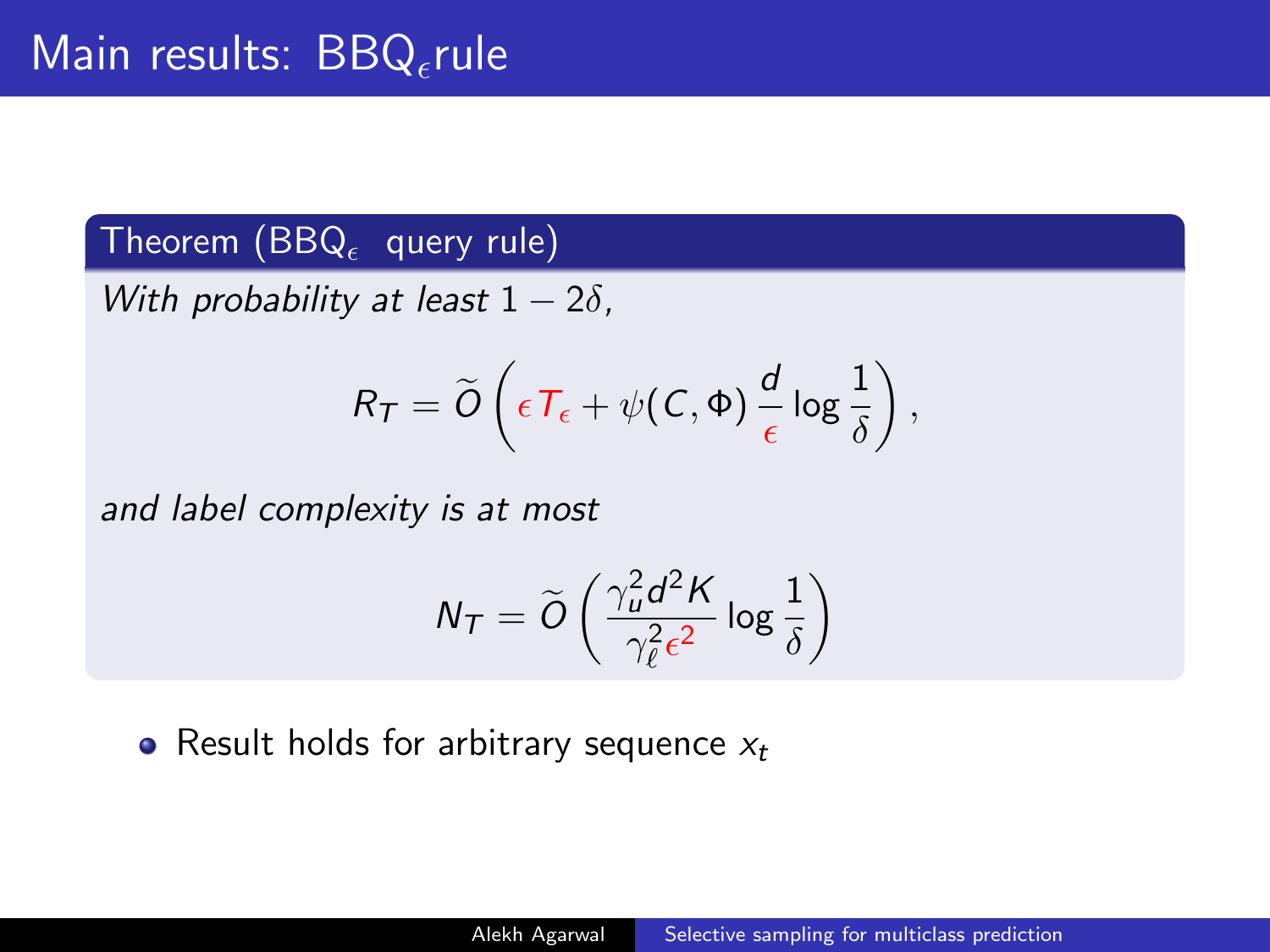# Query function: DGS rule

- $\bullet$  BBQ, doesn't use the labels at all for querying!
- Variant of Dekel et al. (2010)
- **•** Define

$$
\begin{aligned}\ny_t^* &= \arg \max_{i=1,\dots,K} S_{\mathbf{W}^*}^{x_t}(i), & y_t' &= \arg \max_{i \neq y_t^*} S_{\mathbf{W}^*}^{x_t}(i) \\
\hat{y}_t &= \arg \max_{i=1,\dots,K} S_{\mathbf{W}_t}^{x_t}(i), & y_t'' &= \arg \max_{i \neq \hat{y}_t} S_{\mathbf{W}_t}^{x_t}(i).\n\end{aligned}
$$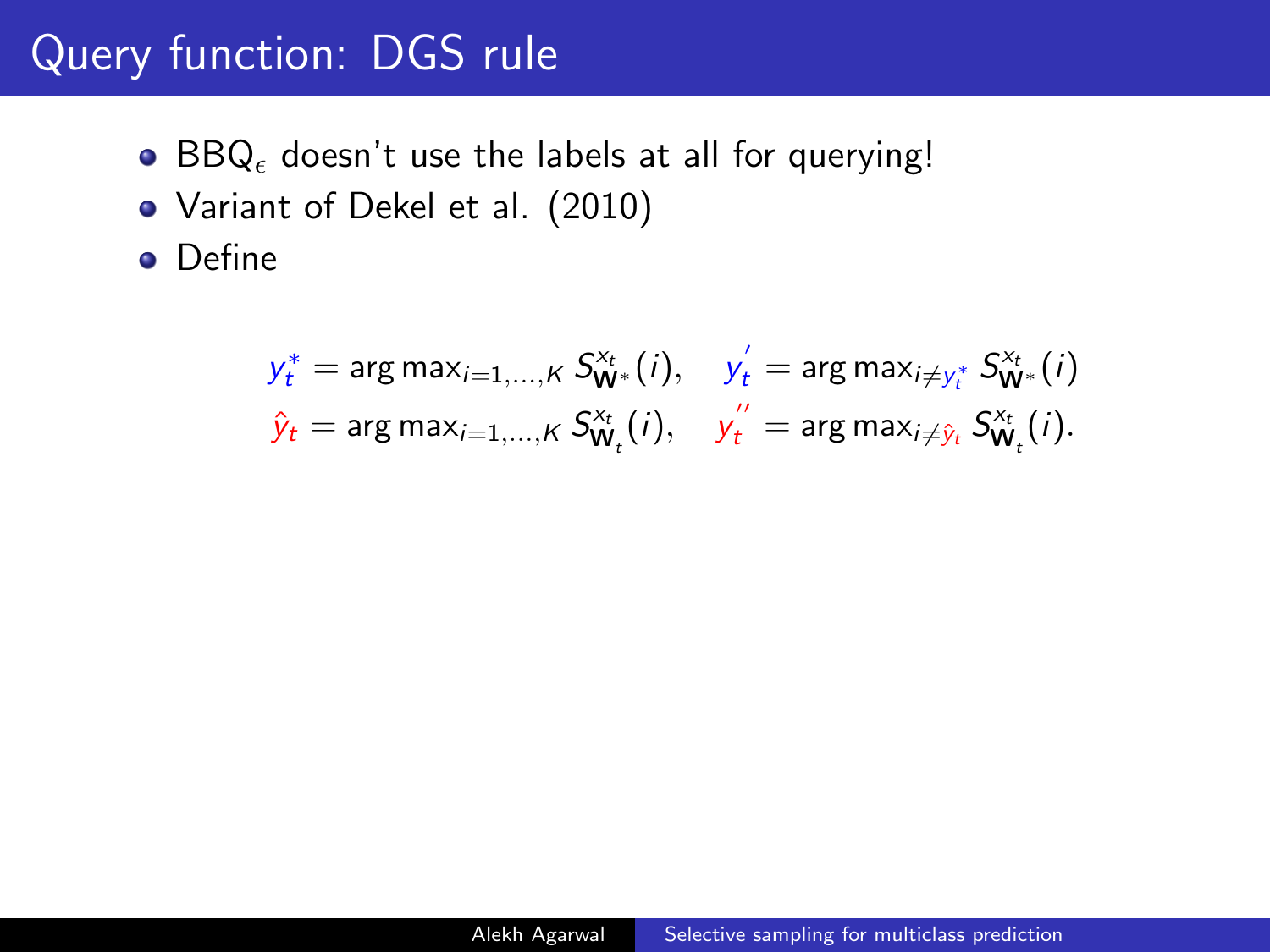# Query function: DGS rule

- $\bullet$  BBQ, doesn't use the labels at all for querying!
- Variant of Dekel et al. (2010)
- **•** Define

$$
y_t^* = \arg \max_{i=1,\dots,K} S_{\mathbf{W}^*}^{x_t}(i), \quad y_t' = \arg \max_{i \neq y_t^*} S_{\mathbf{W}^*}^{x_t}(i)
$$

$$
\hat{y}_t = \arg \max_{i=1,\dots,K} S_{\mathbf{W}_t}^{x_t}(i), \quad y_t'' = \arg \max_{i \neq \hat{y}_t} S_{\mathbf{W}_t}^{x_t}(i).
$$

• Set 
$$
Q(x_t, H_t) = \mathbb{1}\left\{S_{\mathbf{W}_t}^{x_t}(\hat{y}_t) - S_{\mathbf{W}_t}^{x_t}(y_t'') \le 2\eta_{DGS} ||x_t||_{M_t^{-1}}\right\}
$$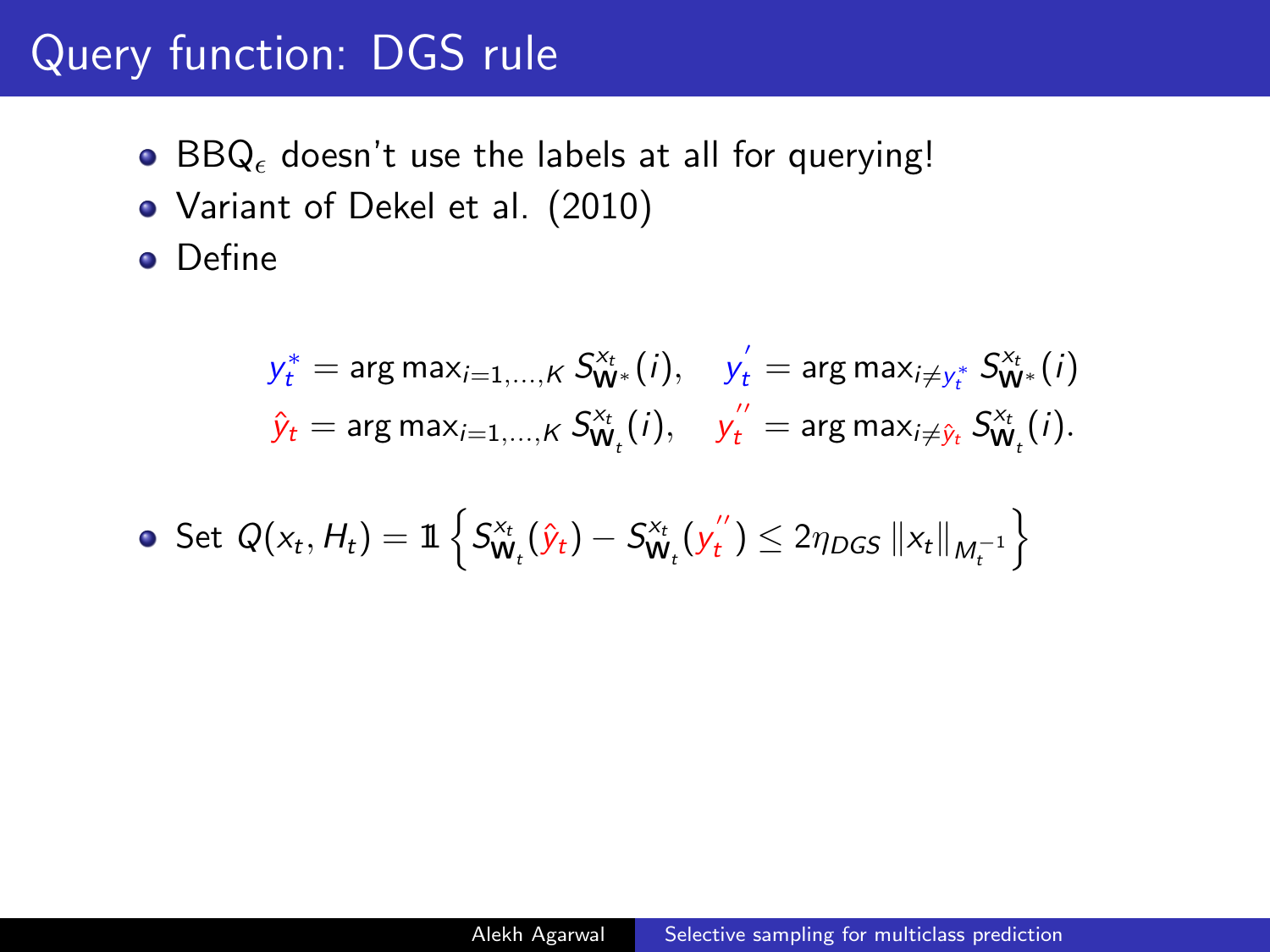# Query function: DGS rule

- $\bullet$  BBQ, doesn't use the labels at all for querying!
- Variant of Dekel et al. (2010)
- Define

$$
y_t^* = \arg \max_{i=1,\dots,K} S_{\mathbf{W}^*}^{x_t}(i), \quad y_t' = \arg \max_{i \neq y_t^*} S_{\mathbf{W}^*}^{x_t}(i)
$$

$$
\hat{y}_t = \arg \max_{i=1,\dots,K} S_{\mathbf{W}_t}^{x_t}(i), \quad y_t'' = \arg \max_{i \neq \hat{y}_t} S_{\mathbf{W}_t}^{x_t}(i).
$$

\n- Set 
$$
Q(x_t, H_t) = \mathbb{1} \left\{ S_{\mathbf{W}_t}^{x_t}(\hat{y}_t) - S_{\mathbf{W}_t}^{x_t}(y_t'') \leq 2\eta_{DGS} \|x_t\|_{M_t^{-1}} \right\}
$$
\n- Note:  $|S_{\mathbf{W}_t}^{x_t}(i) - S_{\mathbf{W}^*}^{x_t}(i)| \leq \eta_{DGS} \|x_t\|_{M_t^{-1}}$
\n

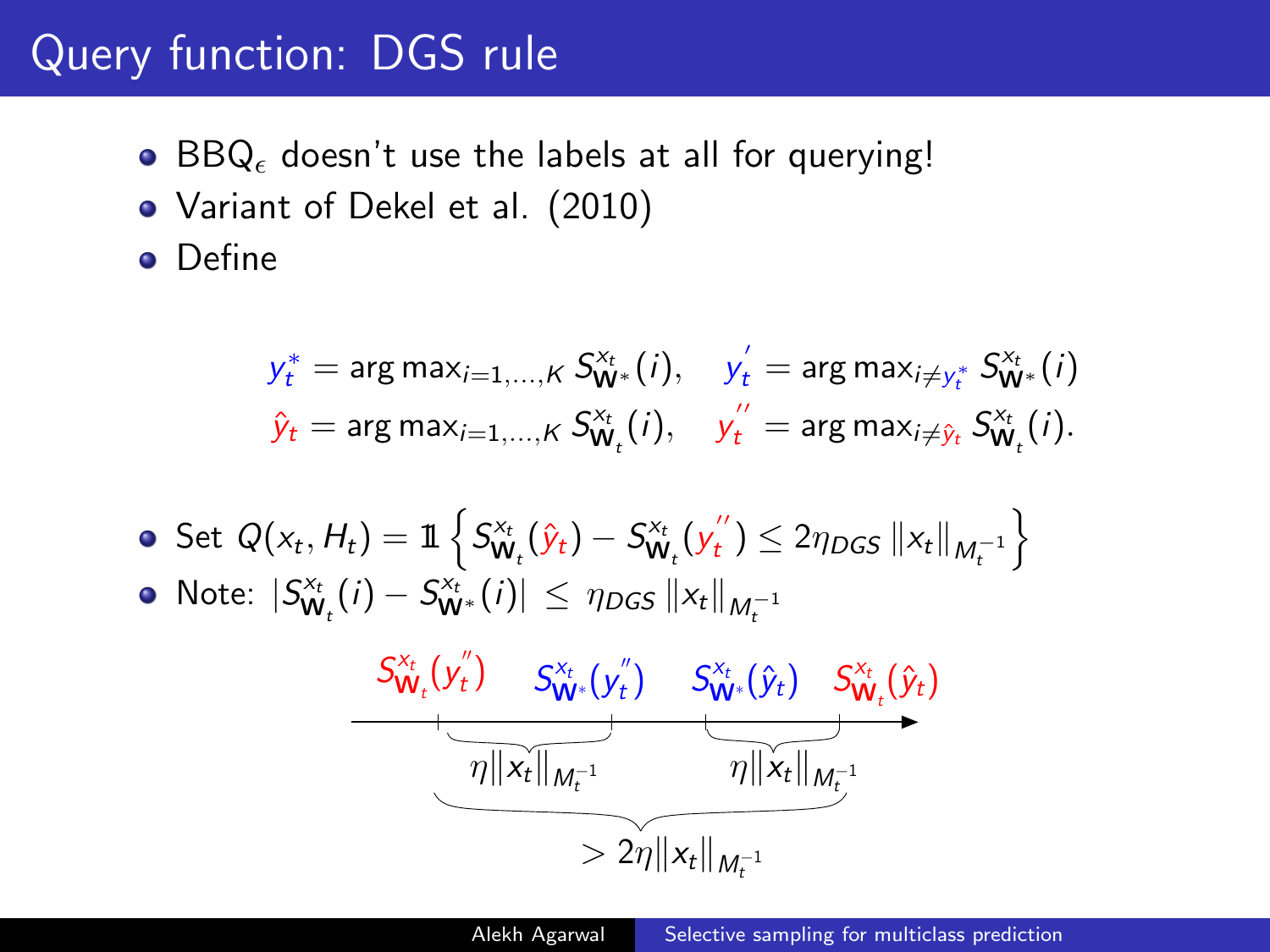### Theorem (DGS query rule)

With probability at least  $1 - 2\delta$ ,

$$
R_T = \widetilde{O}\bigg(\inf_{\epsilon>0}\Big\{\epsilon\,T_{\epsilon} + \frac{\gamma_u^2 d}{\gamma_{\ell}^2 \epsilon}\log\frac{1}{\delta}\Big\}\bigg),\,
$$

and for any  $\epsilon > 0$ , label complexity is at most

$$
N_T = \widetilde{O}\Big(T_{\epsilon} + \frac{\gamma_u^2 d^2 K}{\gamma_{\ell}^2 \epsilon^2}\Big)
$$

• Can optimize over  $\epsilon$  for the best bound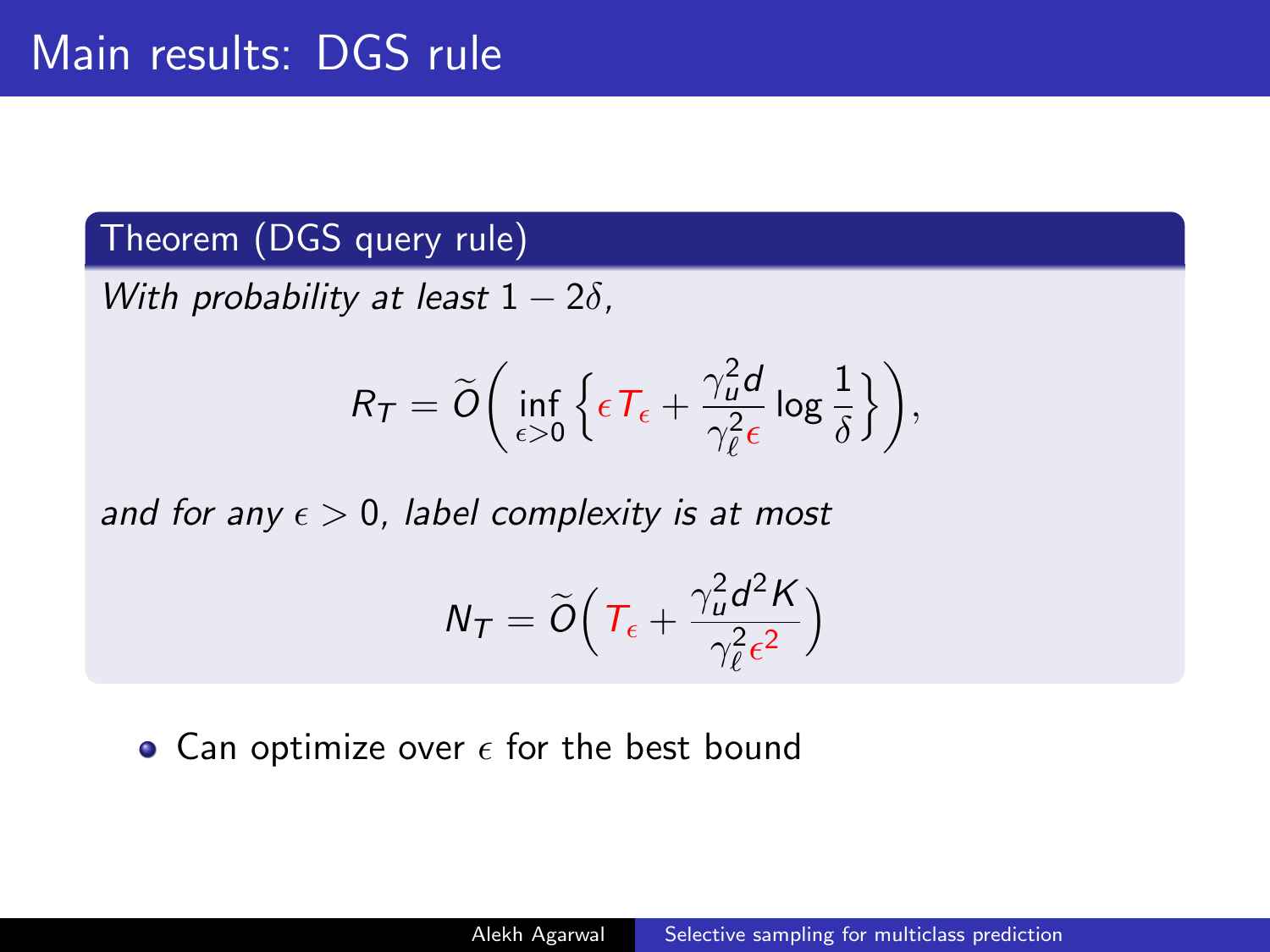Specialize to  $0/1$  costs for ease of presentation, and i.i.d.  $x_t$ 

Assumption (Multiclass Tsybakov noise condition)

There exist  $\epsilon_0 > 0$ ,  $\alpha > 0$  and some c such that the distribution  $\mathbb P$ over  $\mathbb{R}^d$  satisfies for all  $0\leq\epsilon\leq\epsilon_0$ ,

$$
\mathbb{P}\left((\nabla \Phi(\mathbf{W}^*X))_{y^*(X)} - (\nabla \Phi(\mathbf{W}^*X))_{y'(X)} \leq \epsilon\right) \leq c\, \epsilon^{\alpha}.
$$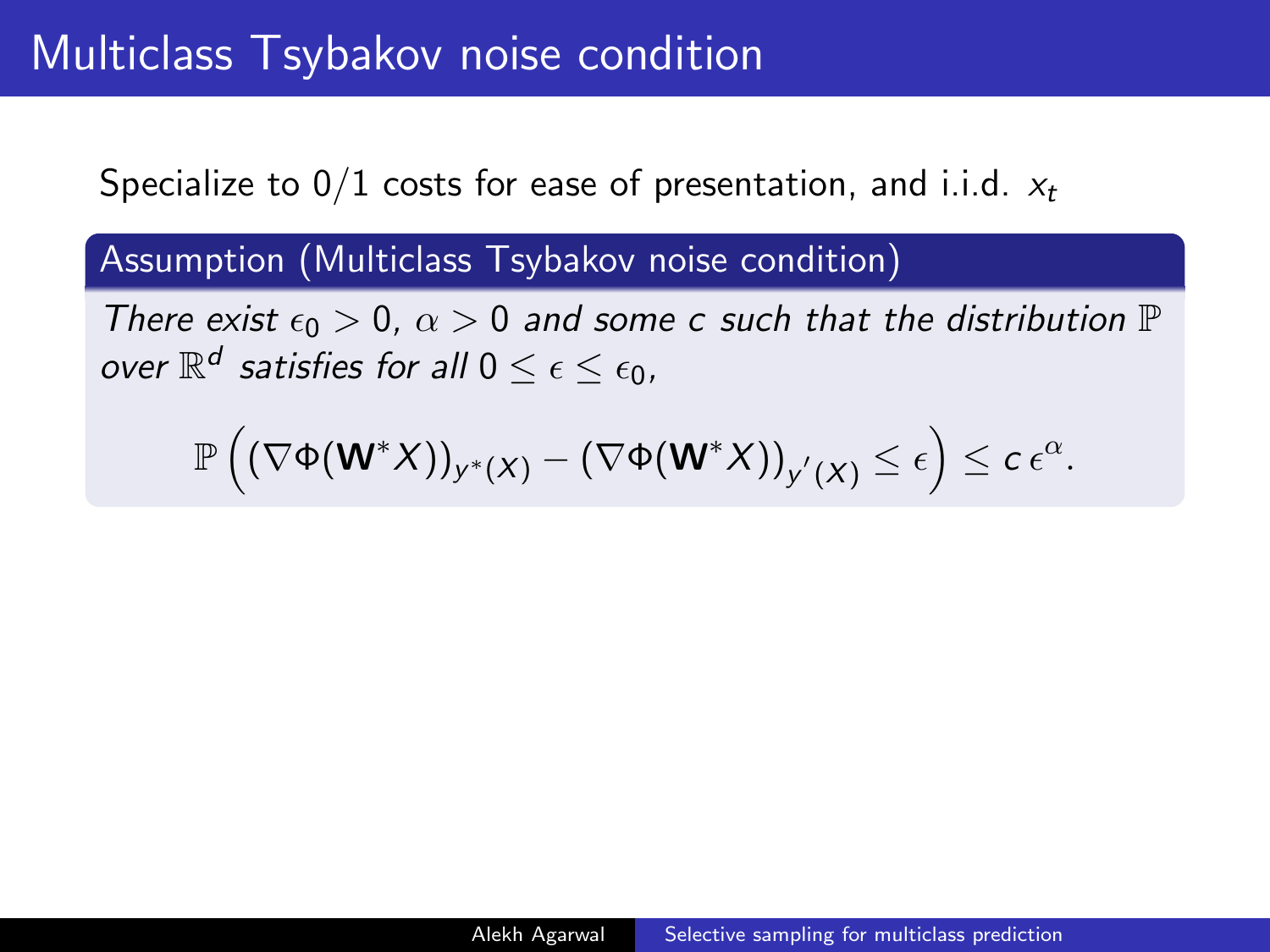Specialize to  $0/1$  costs for ease of presentation, and i.i.d.  $x_t$ 

Assumption (Multiclass Tsybakov noise condition)

There exist  $\epsilon_0 > 0$ ,  $\alpha > 0$  and some c such that the distribution  $\mathbb P$ over  $\mathbb{R}^d$  satisfies for all  $0\leq\epsilon\leq\epsilon_0$ ,

$$
\mathbb{P}\left((\nabla \Phi(\mathbf{W}^*X))_{y^*(X)} - (\nabla \Phi(\mathbf{W}^*X))_{y'(X)} \leq \epsilon\right) \leq c\, \epsilon^{\alpha}.
$$

Ensures separation between classconditional probabilities, controls  $T_{\epsilon}$ . Pictorial illustration for the binary case

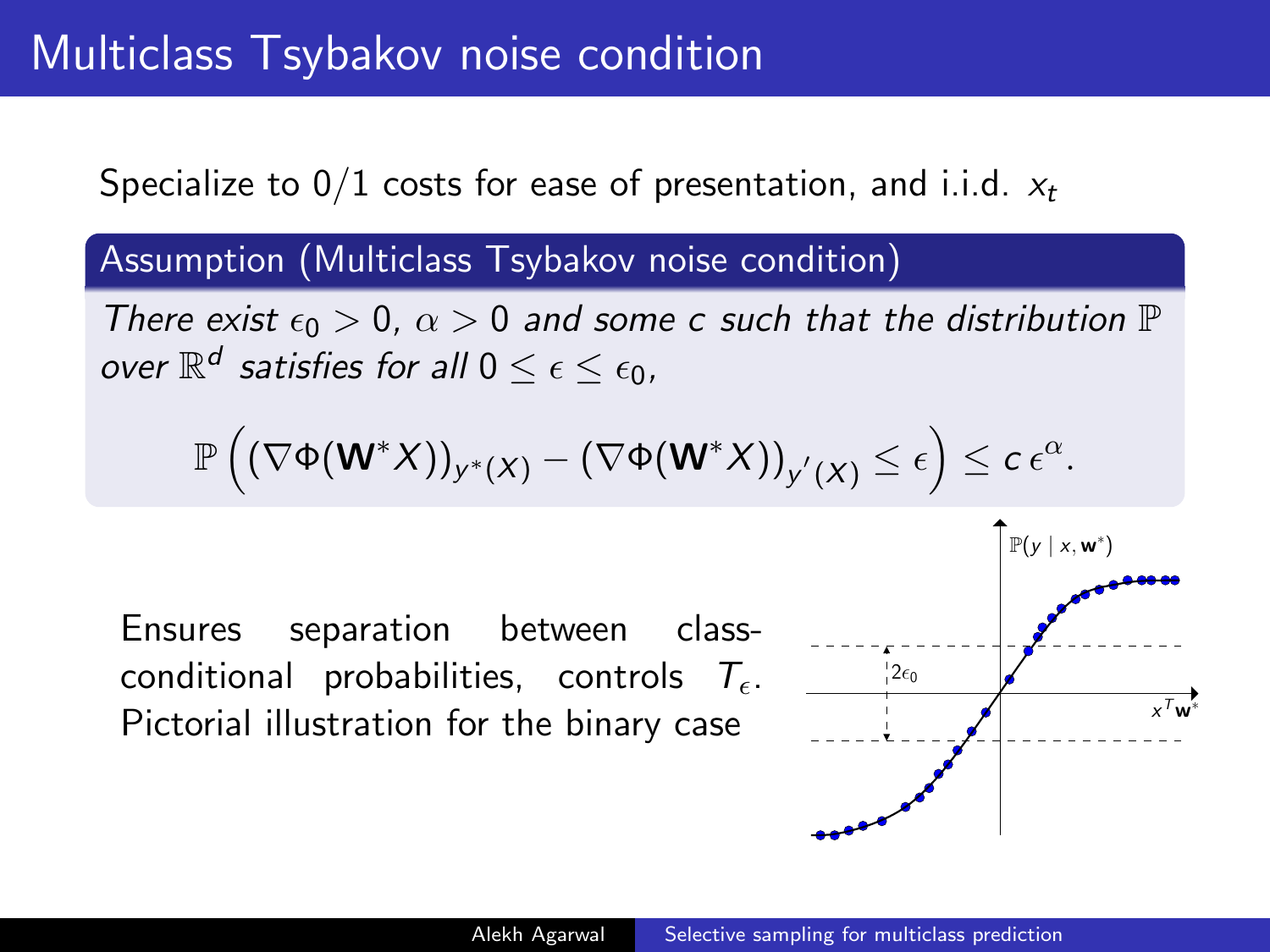### **Corollary**

Under the multiclass Tsybakov condition,  $BBQ_{\epsilon}$  rule yields with probability at least  $1 - 2\delta$ 

$$
\frac{R_T}{T} = \widetilde{O}\bigg(\left(\frac{\gamma_u^2 d^2 K}{\gamma_\ell^2 N_T}\right)^{\frac{1+\alpha}{2}}\bigg).
$$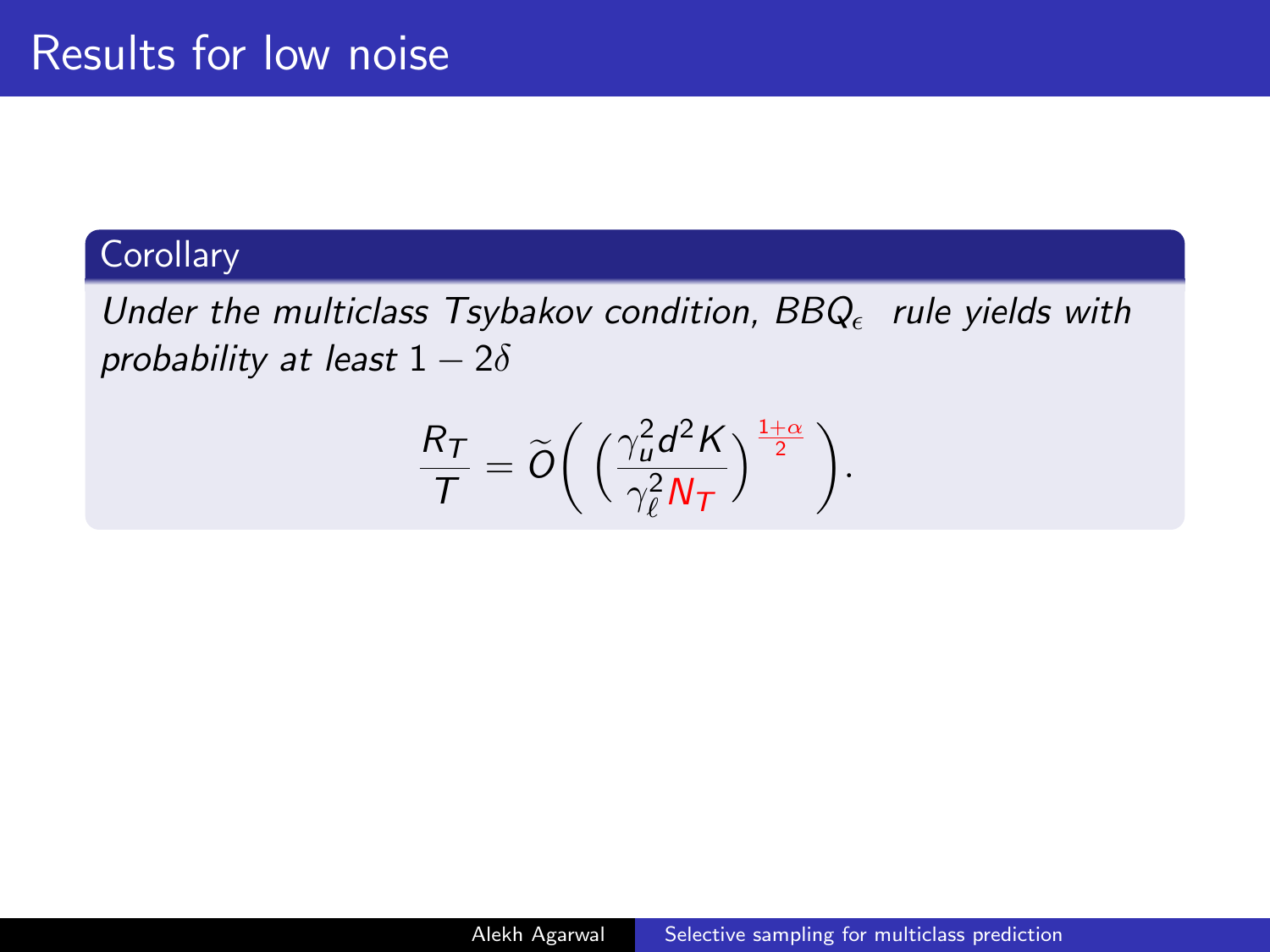### **Corollary**

Under the multiclass Tsybakov condition,  $BBQ_{\epsilon}$  rule yields with probability at least  $1 - 2\delta$ 

$$
\frac{R_T}{T} = \widetilde{O}\bigg(\left(\frac{\gamma_u^2 d^2 K}{\gamma_\ell^2 N_T}\right)^{\frac{1+\alpha}{2}}\bigg).
$$

- Similar result for DGS rule
- $1/$ √  $N_\mathcal{T}$  when  $\alpha=0$  and exp $(-c_0N_\mathcal{T})$  as  $\alpha\to\infty$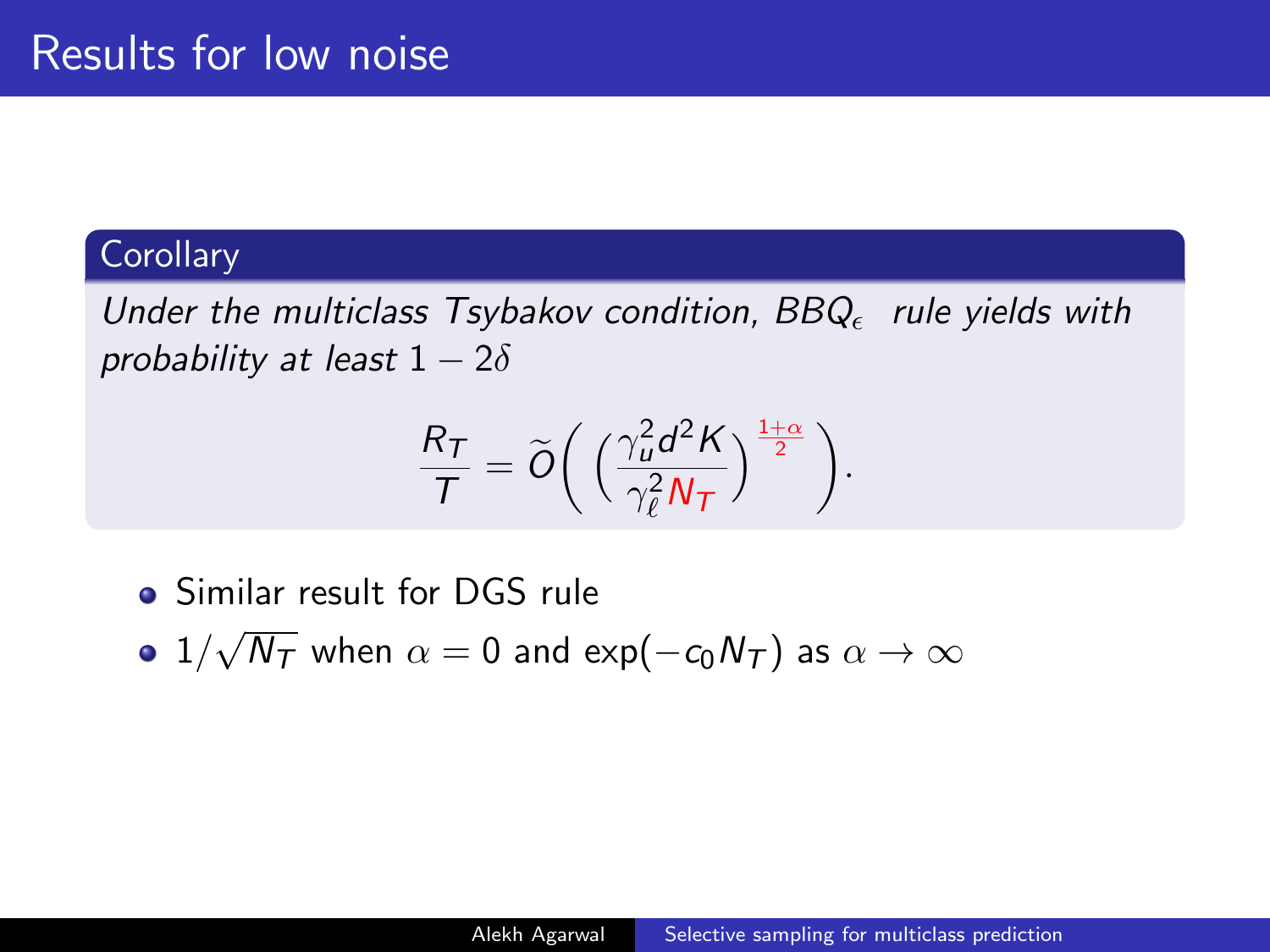### **Corollary**

Under the multiclass Tsybakov condition,  $BBQ_{\epsilon}$  rule yields with probability at least  $1-2\delta$ 

$$
\frac{R_T}{T} = \widetilde{O}\bigg(\left(\frac{\gamma_u^2 d^2 K}{\gamma_\ell^2 N_T}\right)^{\frac{1+\alpha}{2}}\bigg).
$$

- Similar result for DGS rule
- $1/$ √  $N_\mathcal{T}$  when  $\alpha=0$  and exp $(-c_0N_\mathcal{T})$  as  $\alpha\to\infty$
- $R_{\mathcal{T}} = \Omega(N_{\mathcal{T}}^{-(1+\alpha)/2})$  $\left(\frac{1}{T}$  $\left(\frac{1+\alpha}{1}\right)^2\right)$  under noise condition  $\Rightarrow$  *optimality*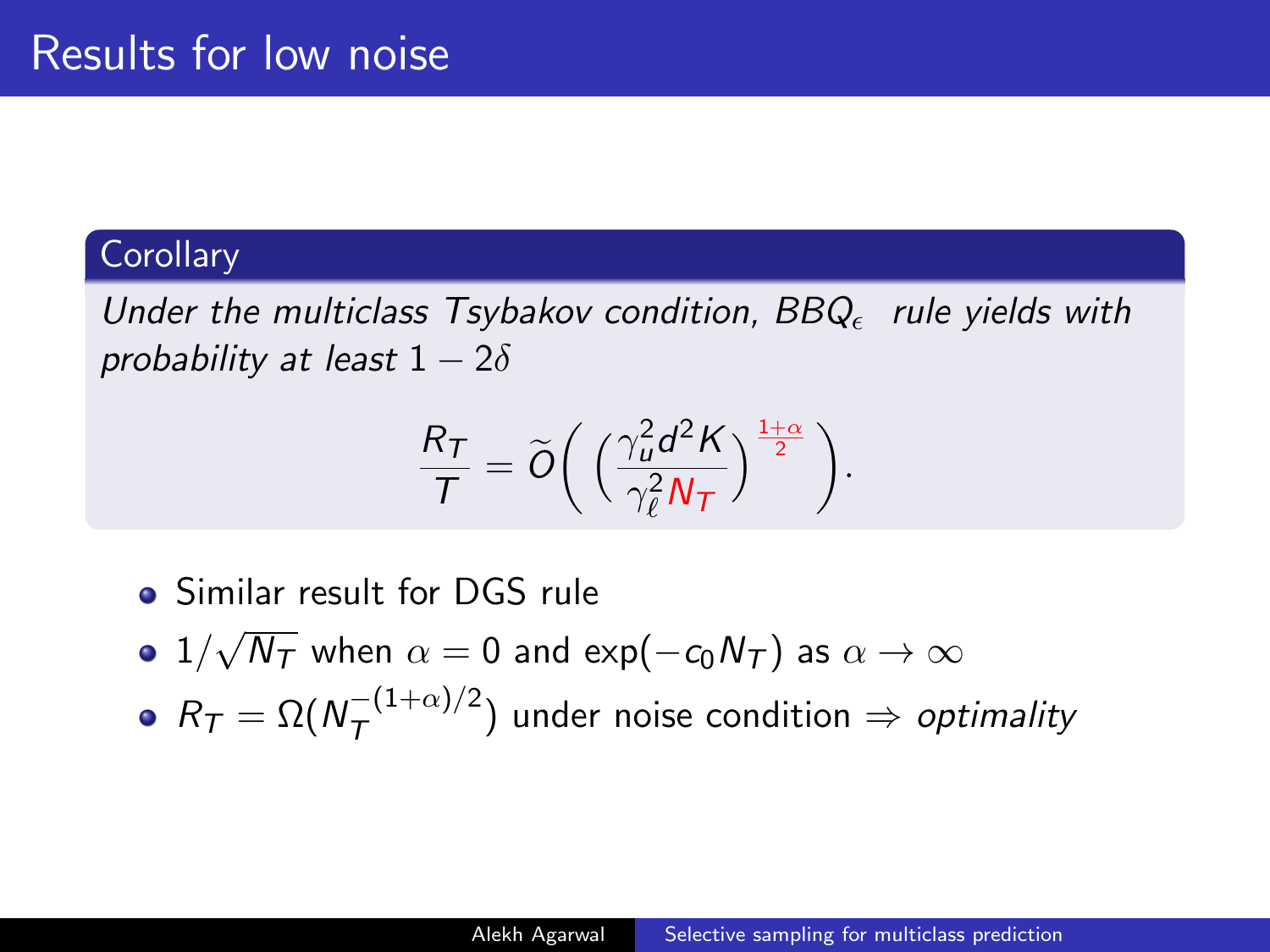## Numerical simulations

- Synthetic mixture of Gaussians data in  $\mathbb{R}^{1000}$
- Evaluated BBQ, DGS, Random and Passive
- $\bullet$  0/1 cost matrix, multiclass logistic loss



Plots showing the ratio of active to passive regret, as a function of the number of queries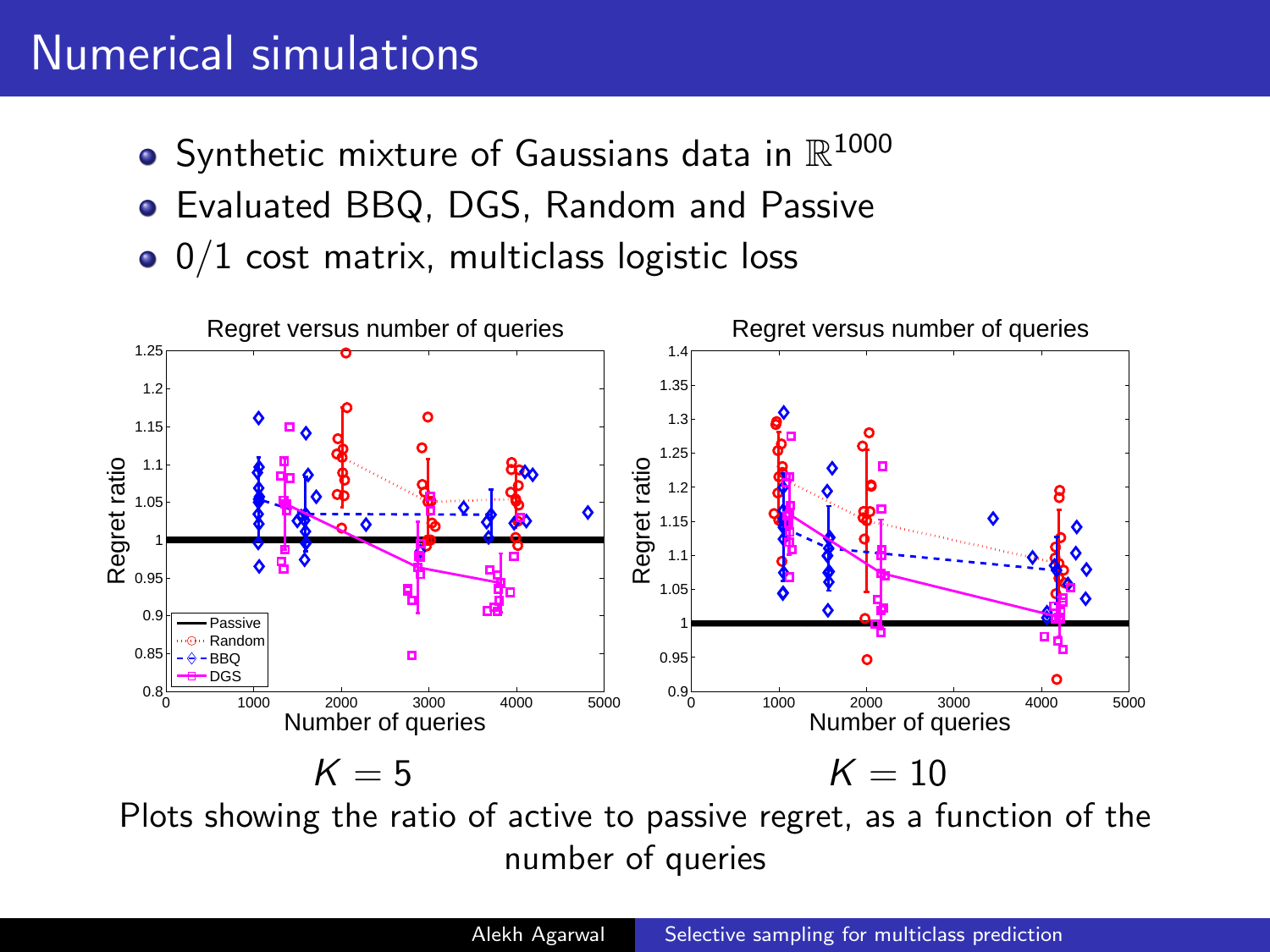### Model mismatch



Plot of regret ratio under model mismatch scenario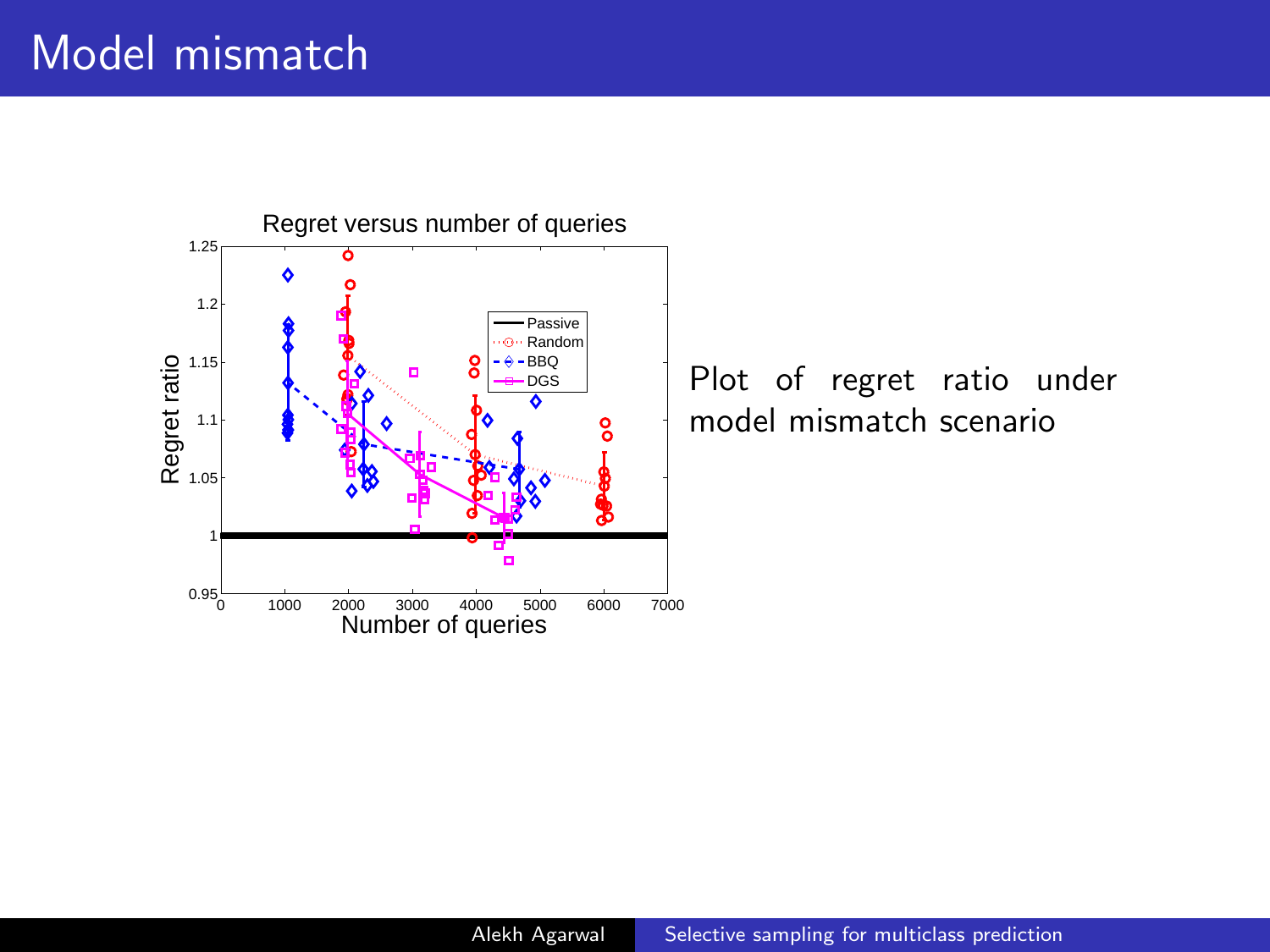## Model mismatch



Plot of regret ratio under model mismatch scenario

Additional safety guarantee ensuring never worse than random under model mismatch in the paper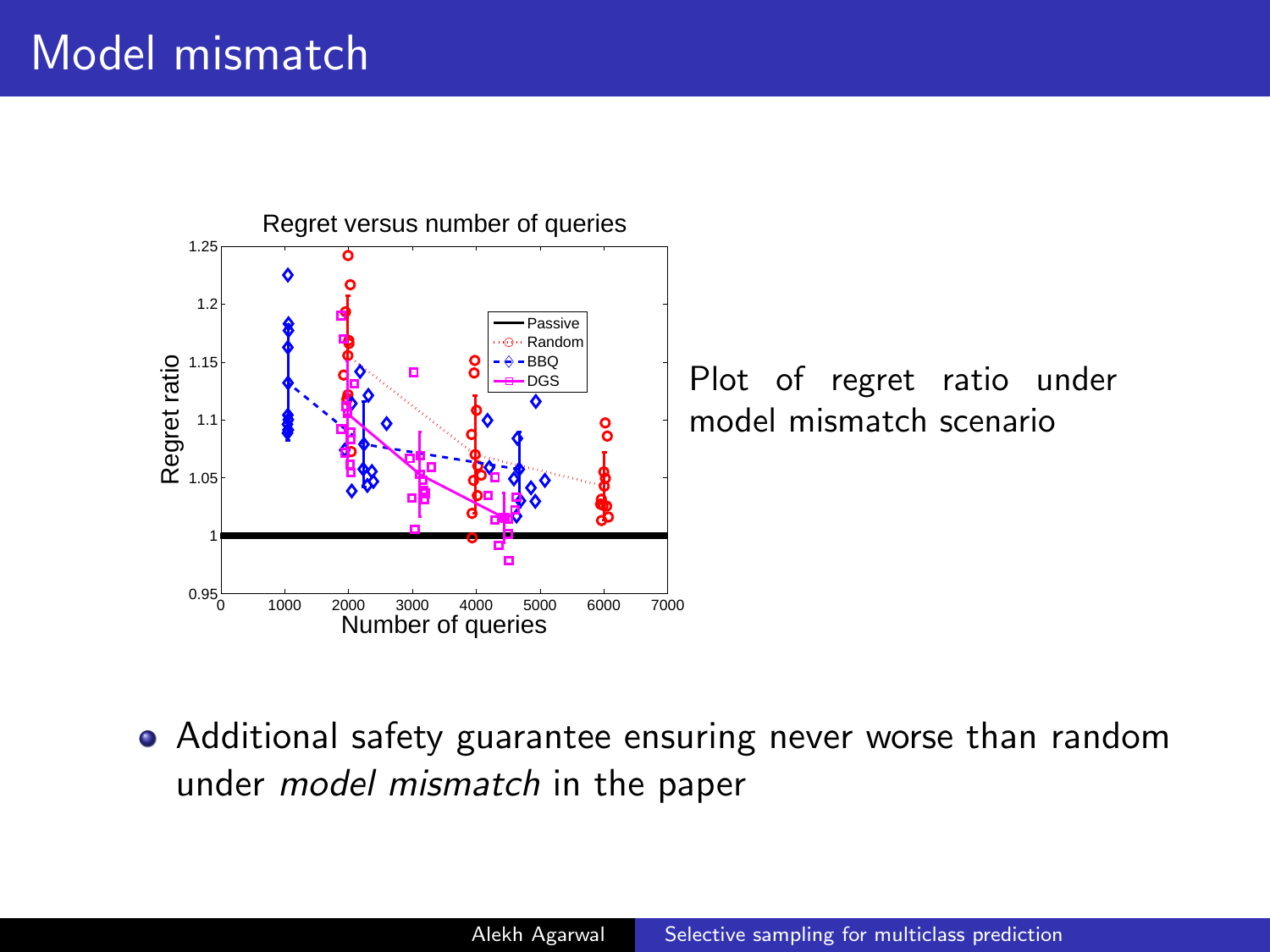- Efficient active learning algorithm for cost-sensitive multiclass GLM
- Bounds on regret and label complexity
- Generalization of Tsybakov noise condition in binary case  $\bullet$
- Optimal regret with the number of queries under noise condition
- Applications to communication efficient distributed learning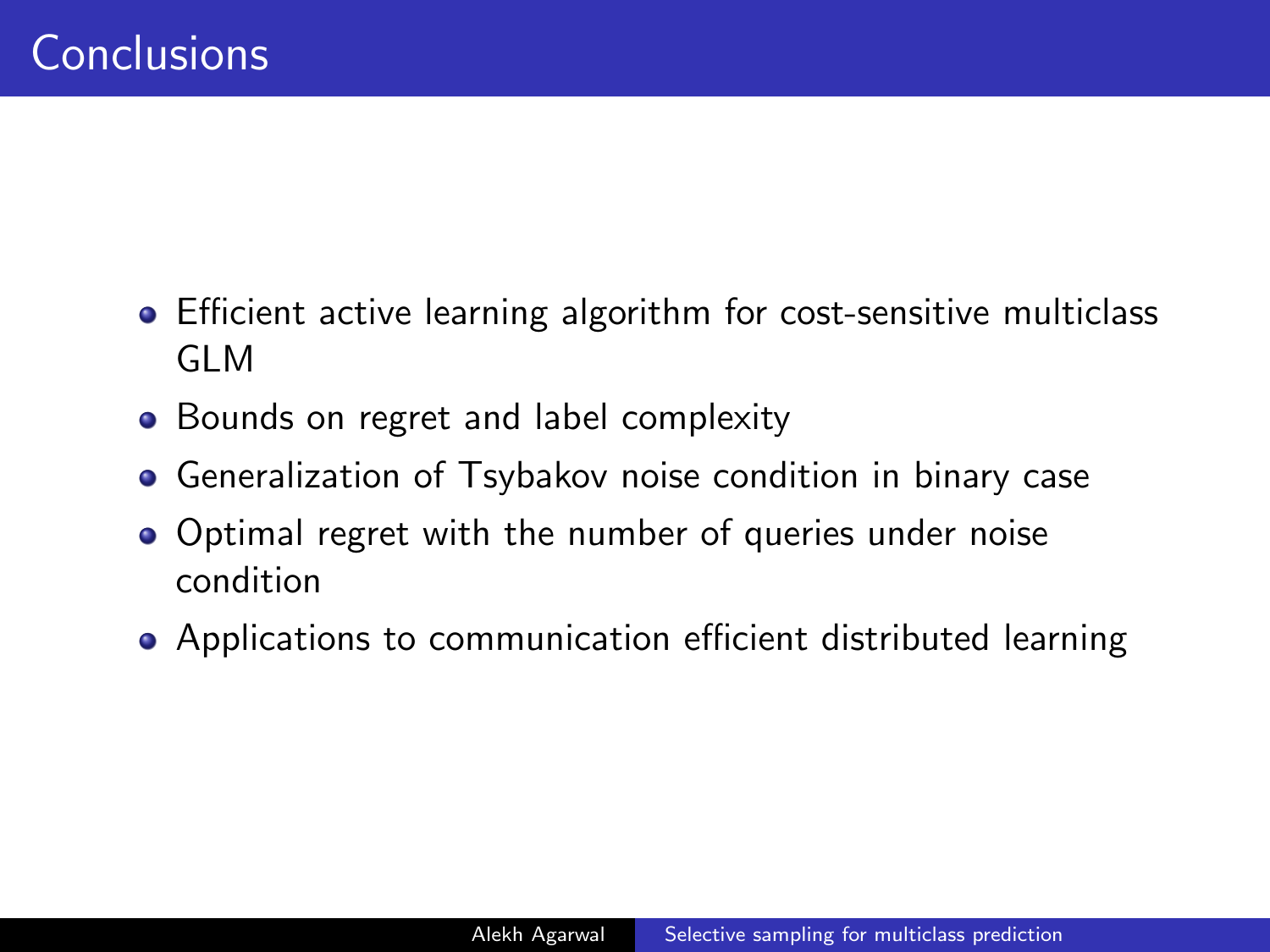- Sift for informative examples in parallel
- <span id="page-51-0"></span>• Update model on selected examples